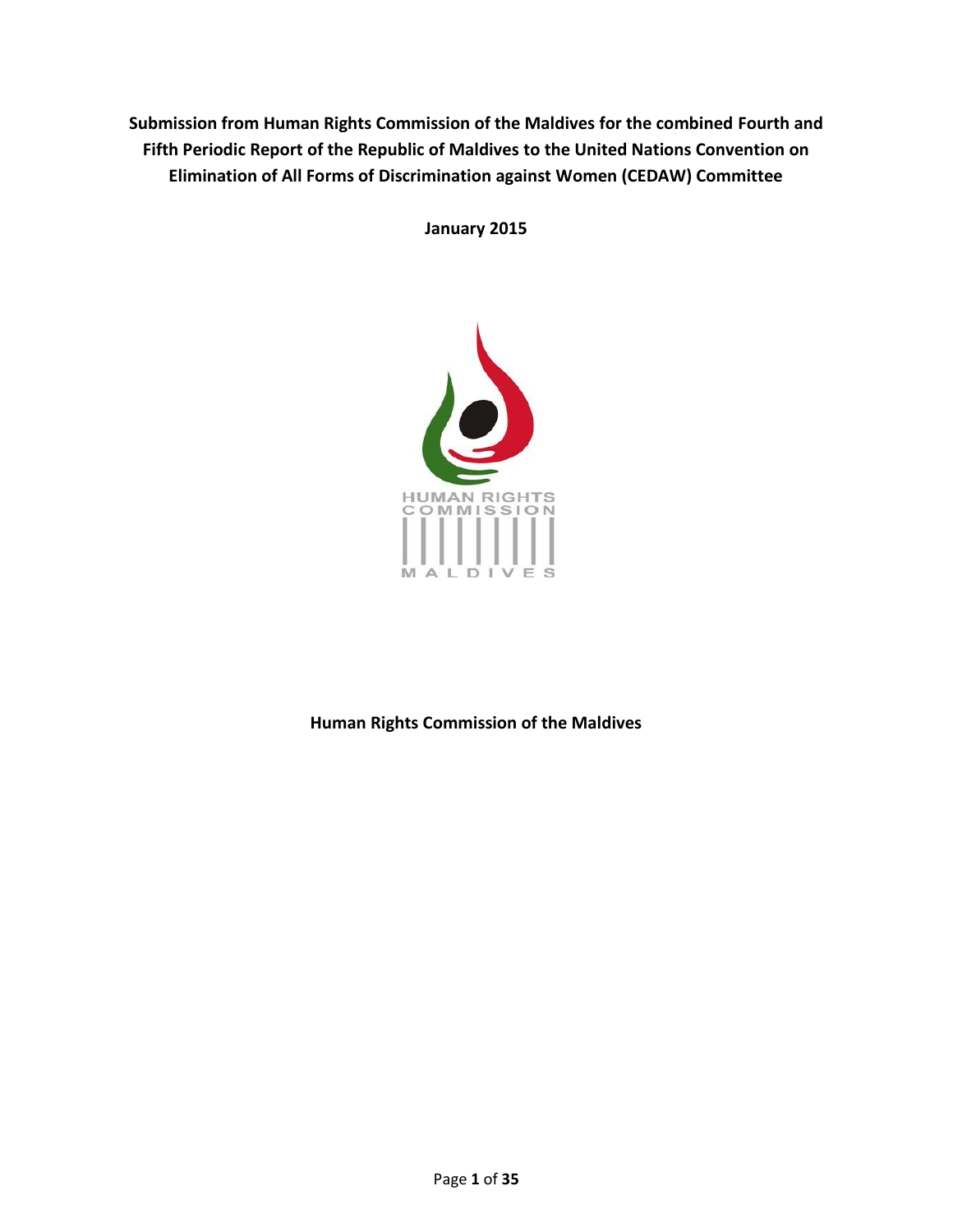### **Acronyms**

- Capital Market Development Authority **CMDA**
- Civil Service Commission **CSC**
- Department of Planning **DNP** Domestic Violence **DV**
- Domestic Violence Prevention **DVP**
- Family children Service Centre **FCSC**
- 
- Family Protection Authority **FPA**
- Gender Based Violence **GBV**
- Gross Domestic Product **GDP**
- Human Rights Commission of the Maldives **HRCM**
- International Organization for Migration **IOM**
- Maldives National University **MNU**
- Millennium Development Goals **MDG**
- Ministry of Economic Development **MED**
- Ministry of Education **MoE**
- Ministry of Law and Gender **MoLG**
- National Social Protection Agency **NSPA**
- Small and Medium Enterprises **SME**
- Special Education Need **SEN**
- Violence Against Women **VAW**
- Women's Development Committees **WDC**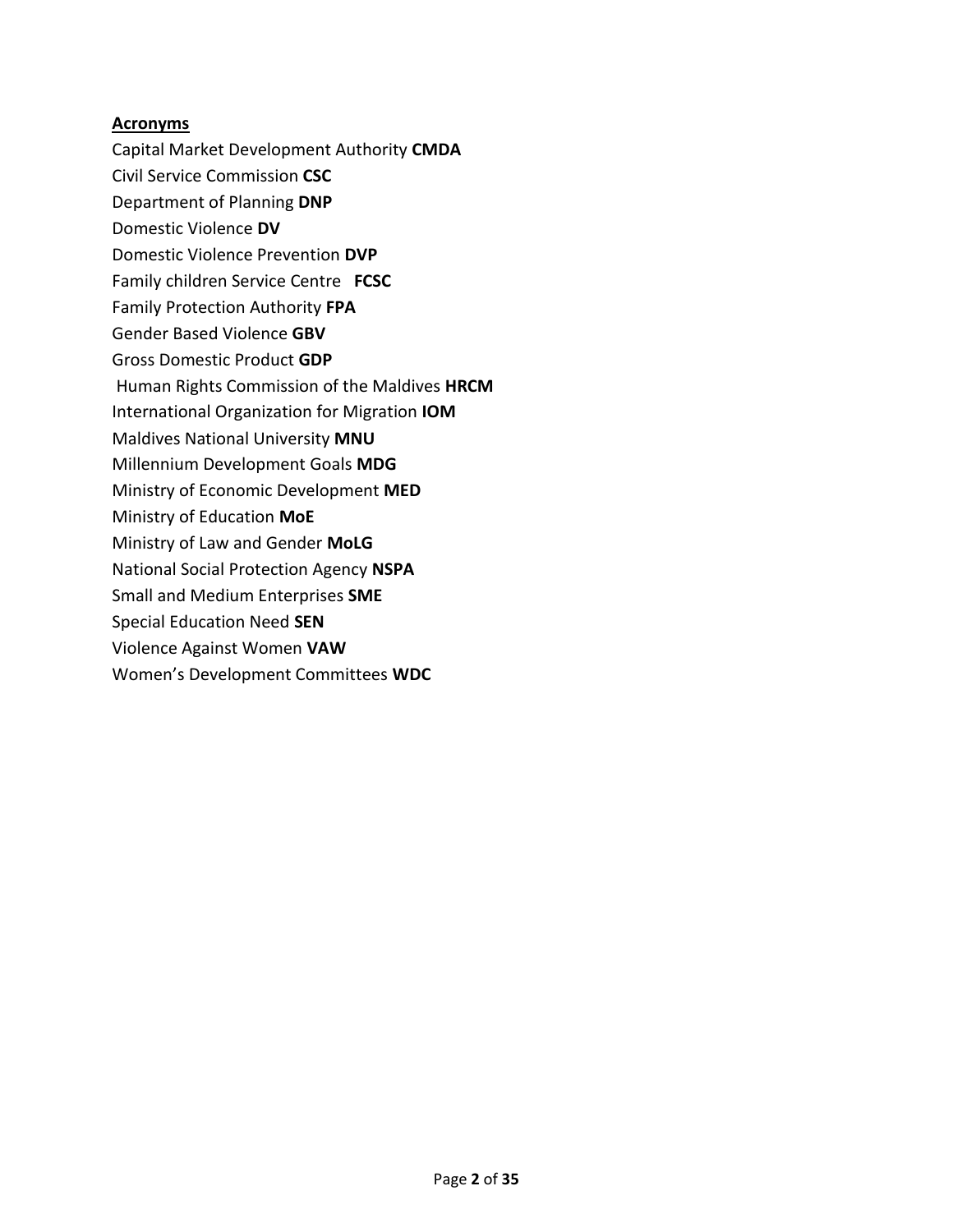# **Contents**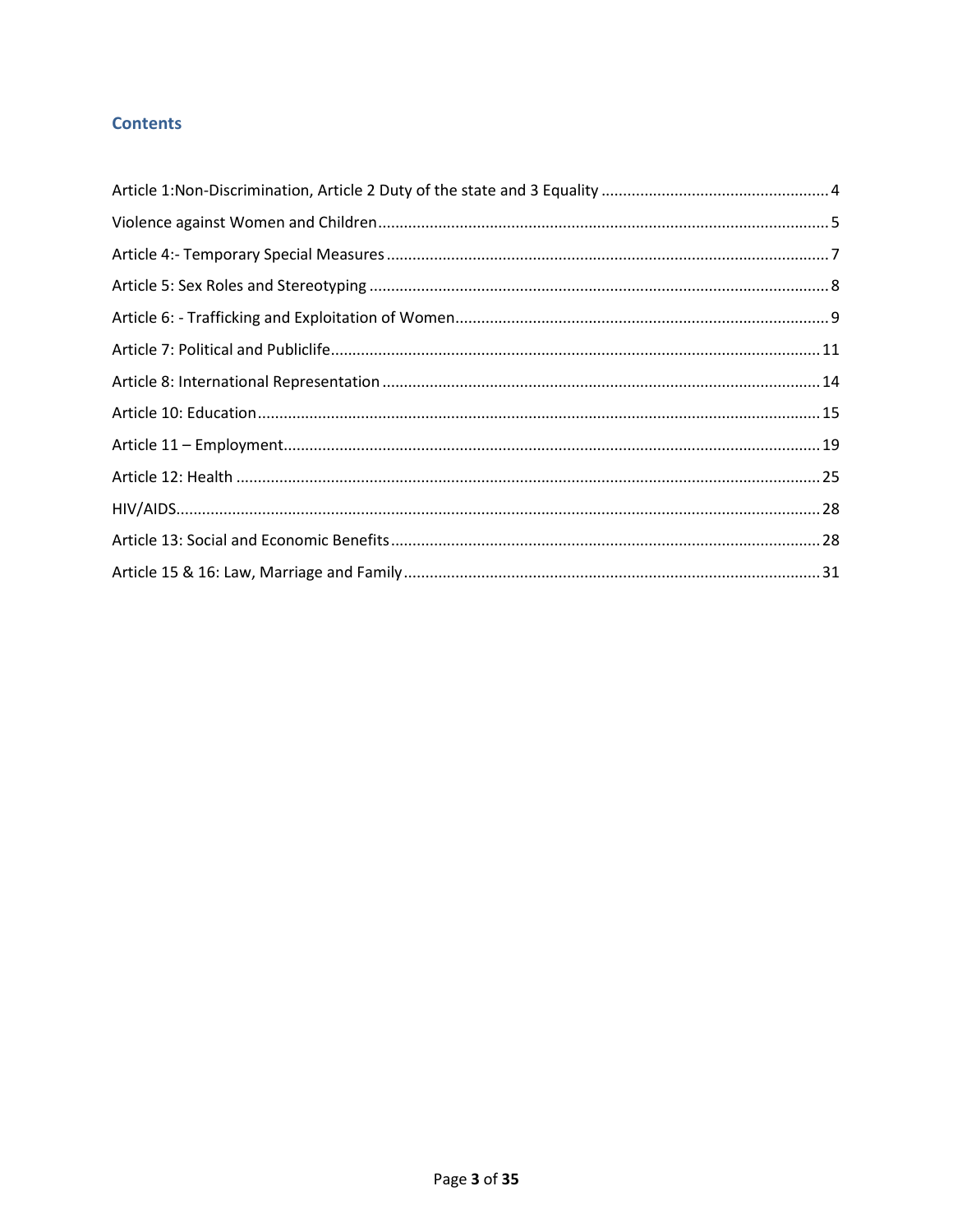# <span id="page-3-0"></span>**Article 1:Non-Discrimination, Article 2 Duty of the state and 3 Equality**

Concluding Observation: Dissemination of the 2007 Concluding Observations to all the relevant ministries, the People's Majlis and to atoll and island governing bodies (CO\_2007/3, para. 10)

Concluding Observation: Definition of `discrimination against women' in the new Constitution; sanctions for acts of discrimination against women (CO2007/3, para. 14)

Concluding Observation: Clarifying and strengthening the status of the national gender machinery

- 1. During this reporting period, there has been change of government three times and each time the National Machinery for Women's rights has been subjected to restructuring.
- 2. In 2008, Ministry of Gender was downgraded to a department level, by merging with Ministry of Health. In addition to this, the lack of human and financial resource allocations to implement gender interventions/actions and with the downsizing of the civil service brought the work of National Machinery for Women's right to an almost standstill.
- 3. In the next phase of restructuring in 2012, the inadequately supported Department of Gender and Family was given the status of a Ministry with a separate budget to carry out the mandate of women's rights issues.
- 4. During the next restructuring in 2013, Ministry of Health and Gender was established by merging Ministry of Gender, Family and Human Rights once again with Ministry of Health. The mandate to protect the vulnerable groups was confined to a separate division under this ministry. The reason given by the President's Office for this action was to enhance the cost effectiveness by reducing the duplication of resources and operational costs.
- 5. The most recent restructuring saw the establishment of the Ministry of Law and Gender (MoLG) in 2014. $^1$  This Ministry oversees all government functions related to families, children, women, people with special needs, and human rights. These sectors had previously been under the authority of the Ministry of Health and Gender.
- 6. It is apparent that the frequent change of governance structure has impacted the realization of women's rights issues as during these phases considerable focus was not given to implement the practice of policies and actions. Furthermore, while the National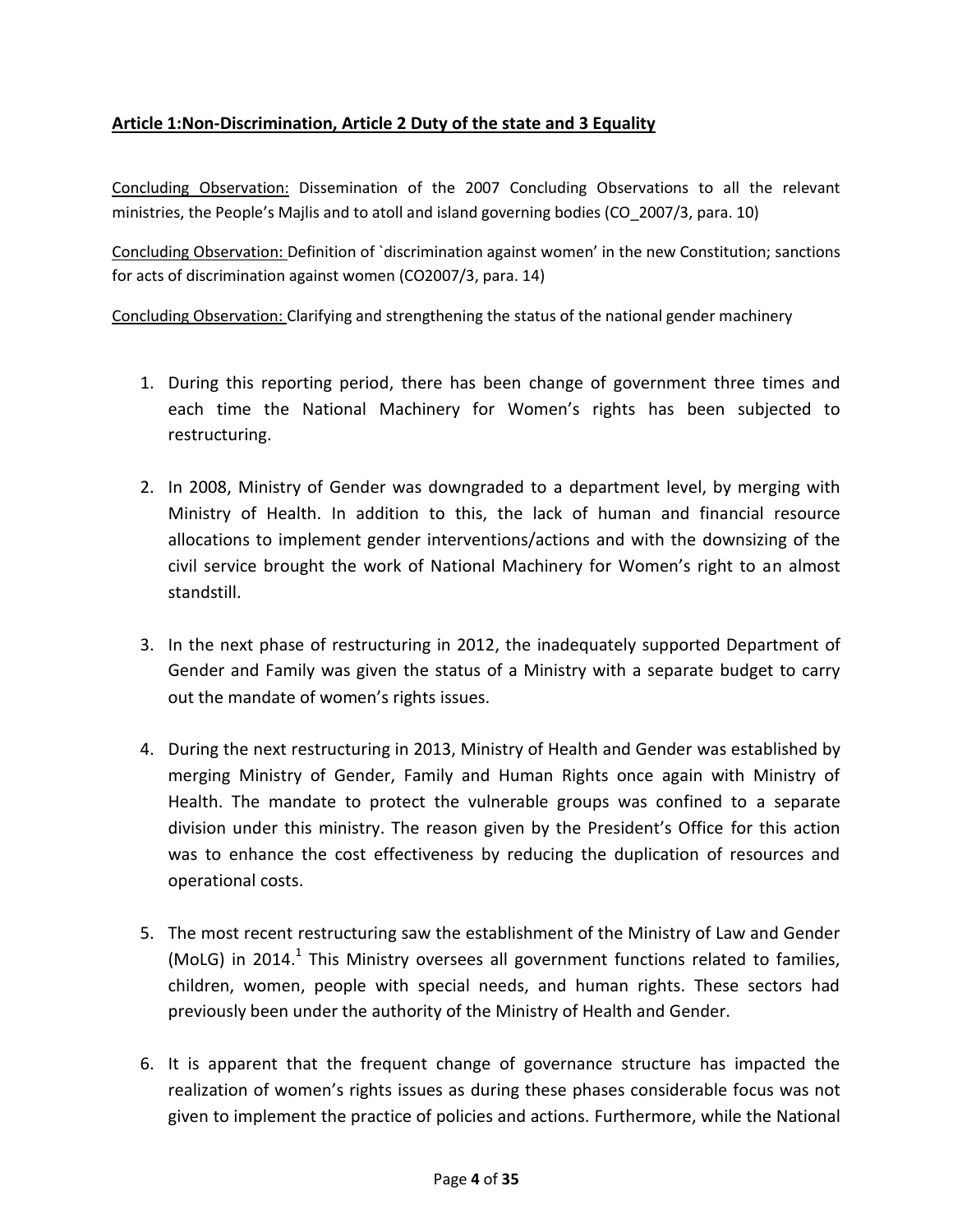Women's Machinery received funding from the UN agencies to carry out women's rights activities, insufficient human resources were observed to be a barrier in carrying out the activities.

- 7. It is also significant to note that the constant restructurings had tried to positively impact the National Women's Machinery and always saw political manoeuvrings aimed at doing something different.
- 8. The information on concluding comments of 2007 were not adequately disseminated to the general public. Subsequently, HRCM has observed a low level of awareness among the participants about the definition of discrimination.<sup>2</sup>

## <span id="page-4-0"></span>**Violence against Women and Children**

Concluding Observation: On comprehensive measures to address violence against women (CO2007/3CO, para. 20)

- 9. The Domestic Violence Prevention Act (DVP Act) ratified in 2012 is an important legal instrument which would protect women against the endemic problem of domestic violence. The main issues faced in protecting victims of domestic violence include absence of requisite procedures, inconsistencies in institutional applications, lack of sensitivity among law enforcement, judiciary, health and social service providers towards DV. It is also important to emphasize the common belief amongst law enforcement and judiciary that DV cases are family matters, which negatively impact victims from getting redress.<sup>3</sup>
- 10. DVP Act states that regulations have to be formulated within 12 months of ratification, but most of the regulations, policies and standards under the DVP Act have yet to be formulated. Specifically, National Guideline on health sector response to Gender Based Violence (GBV) victims and other procedural regulations and policies of stakeholders are still conspicuously pending. The police regulation under the DVP Act has been published in the gazette. Family Protection Authority (FPA) has developed and endorsed the 'Maldives National Domestic Violence Prevention Strategy 2014-2016' in accordance with clause 53(a) of the DVP Act. A commentary on the DVP Act has also been developed as a standard guide for the interpretation of the terms, concepts and clauses of the DVP Act, and has been printed and distributed to all police stations, magistrate courts and Family Children Service Centres (FCSC) across the country.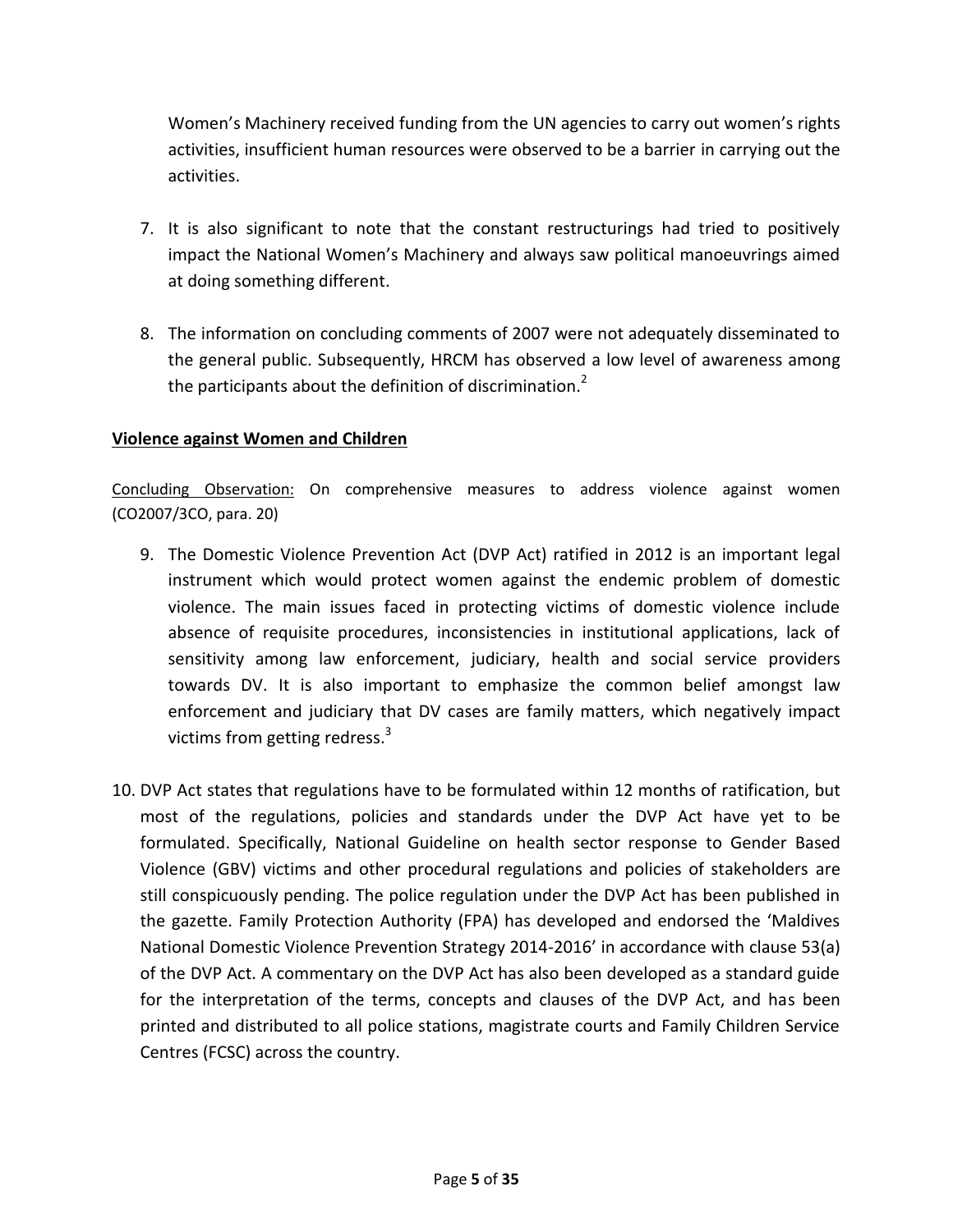- 11. There are no strict punishments to perpetrators of DV. However, violation of a protection order under DVP Act is a punishable offense analogous to a Court Order Violation. Also important to highlight is that Article 62 of this Act stipulates failure to undertake any provisions mentioned in this Act is a criminal offence which is charged by a fine of not more than MVR10,000.00 (USD649).
- 12. FPA which is mandated to combat DV is not provided with necessary financial and human resources.<sup>4</sup> Despite the ratification of a momentous Act to protect victims of DV, reporting of cases of DV remains proportionally low. A total of 16 cases on VAW were lodged at HRCM from 2008 to 2013. FPA records show an increase from 19 cases in 2013 to 158 cases in 2014, these cases include DV cases directly reported to FPA as well as cases referred to FPA by stakeholders. The lack of confidence in the system, fear of intimidation, inadequate information on protection measures, stigmatization by the community along with lack of opportunities for economic empowerment are some of the factors that hold the victim from reporting to authorities.<sup>5</sup> There is no proper reintegration mechanism.
- 13. Obtaining of evidence and protection of witness remains as outstanding key issues, thus the passing of Evidence Bill and Witness Protection Bill need to be expedited.
- 14. At present Safe Houses are established in 4 Atolls and in Male'. Ministry of Law and Gender is in the process of upgrading the present Family and Children Service Centres in every atoll to Safe Homes. It is important to note that these centres are under resourced. Since there is only one such centre in every atoll and due to geographical dispersion it is a challenge to provide outreach services and attend to cases promptly.
- 15. It has been 5 years since the ratification of Special Procedures for Perpetrators of Child Sexual Abuse Act (Law 12/2009), and government has fallen short to compile and publish child sexual offenders registry although it is specified under Article 57 of the Act. Although huge numbers of cases are lodged on child abuse, very few gets prosecuted and convicted. Also, the issue of children getting re-victimised and continuously abused needs to be addressed and ensure efficiency of systems established to remove the child from the environment of abuse. The limited capacity of the state to accommodate abused children under state care needs to be resolved urgently.

### **Recommendations**

**Take measures to implement DVP Act**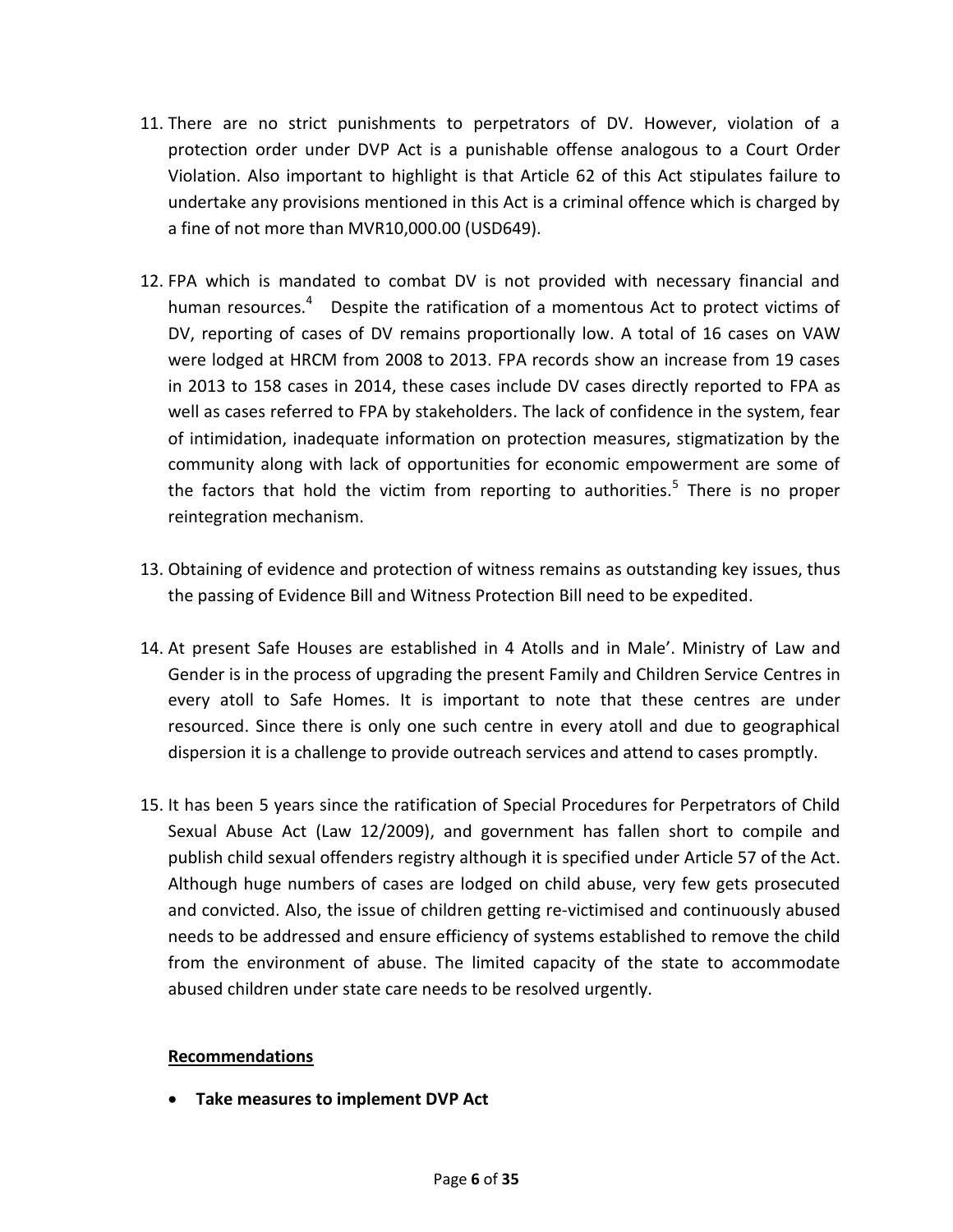# **Allocate sufficient budget to the National Machinery for Women**

## <span id="page-6-0"></span>**Article 4:- Temporary Special Measures**

Concluding Observation: -Accelerating de facto equality through the provision of temporary special measures (CO2007/3, para. 14)

- 16. An important advancement by the State towards gender equality is the ratification of 2008 Constitution that stipulated non-discrimination on the basis of sex and removal of legal barrier that hindered women from running for the highest public office (Presidency) in the country, and sanctioned affirmative action to disadvantaged individuals or groups. Even at present, women remain under-represented at policy and decision making level all branches of government and efforts to secure legislative quotas for women in 2007 for Parliament and in 2010 for local councils remain unsuccessful. An emphasis on temporary special measures was reflected in the National Gender Equality Policy formulated in 2009 but it is evident that there was no substantial progress in its implementation.
- 17. The current legislative agenda of the government includes a Bill on Gender Equality which requires public bodies, organizations, employers and other persons to take measures to promote gender equality and prohibit gender based discrimination. Women's representations at political posts remain marginal and government has expressed its interest to increase number of women in political posts to 33 percent through a regulation under the government's policy to empower women<sup>6</sup>. Furthermore, Corporate Governance Code of Capital Market Development Authority (CMDA) was amended to include at least 2 women as Board Directors of all listed companies by the end of 2014 and to increase this number to 30 percent by 2016; and presently, an insignificant number of women represent on the Board of Directors of such companies<sup>7</sup>.
- 18. Domination of men in decision making level can affect budgetary allocations and implementation of gender equality policies. Structural barriers in governance, absence of political will, cultural norms entrenched in the society coupled with growing societal conservative attitudes affect women empowerment in the country. Consequently the implementation of the provisions relating to this article persists to be one of the key areas of concern for the country.
- 19. The emphasis of both the State and society has always been on de jure equality and little or no consideration has been placed on ensuring de facto equality.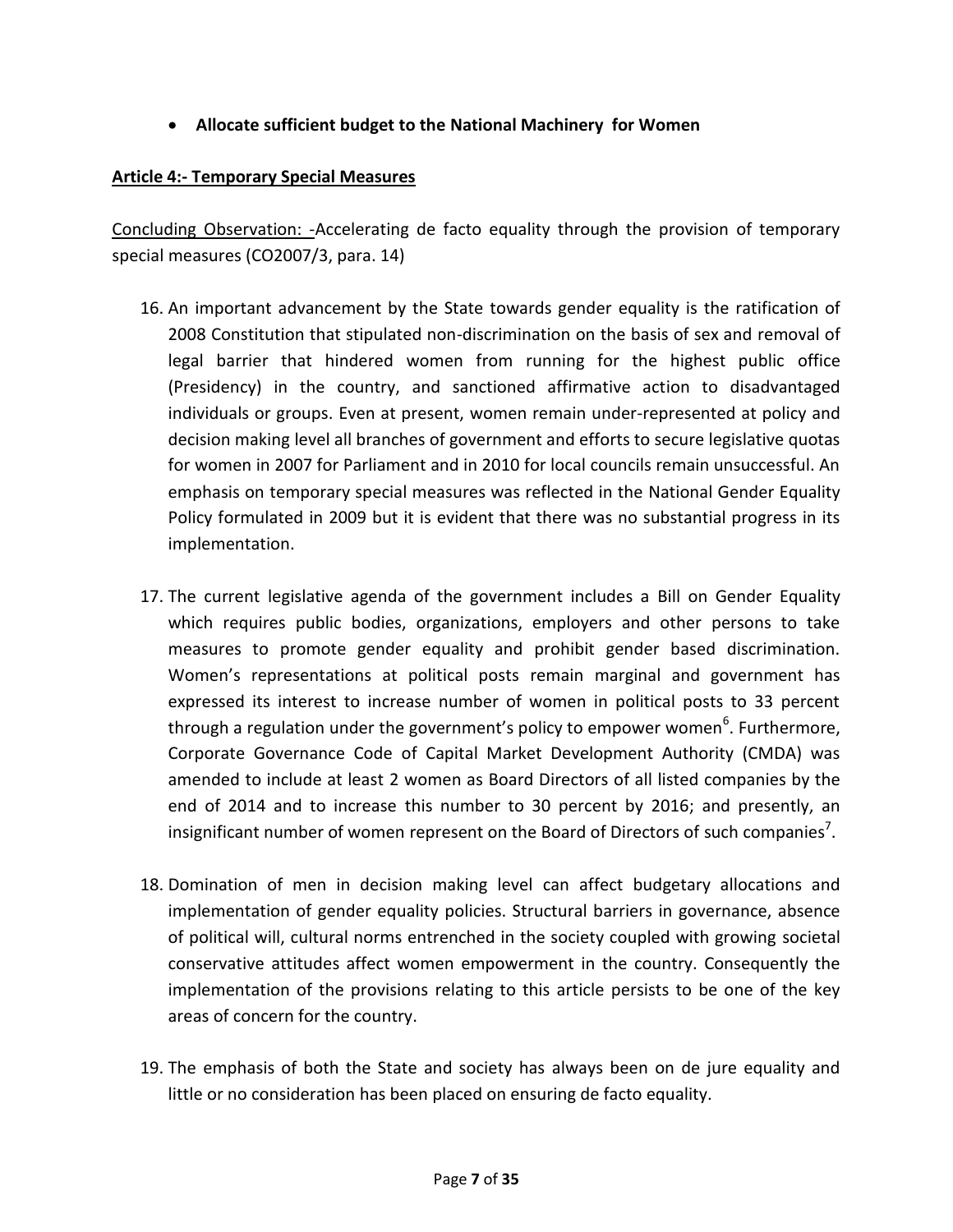## **Recommendation**

**Introduce legislative quotas for the empowerment of women**

### <span id="page-7-0"></span>**Article 5: Sex Roles and Stereotyping**

Concluding Observation: Eradicating negative stereotypes through the training of parliamentarians and decision makers, disseminating the substance of CEDAW in the education system and media (CO2007/3, para 18)

- 20. Despite the rights and freedoms stipulated in the Constitution, traditional stereotypical attitudes with regard to the roles of women still exist in the society and are on the increase. This attitude towards women is fuelled by conservative beliefs spread at a concerning level. $8$  HRCM has information from its monitoring visits that many women believe that their roles in the society are to be submissive wives and in raising children.
- 21. Similarly, HRCM learned from the meetings held with police during atoll monitoring visits that some police officers' initial belief is that the role of a woman is to raise children, take care of her family and be submissive to the husband. Also, they have the notion that violence against women is mostly the result of women not fulfilling their duty as submissive wives. Hence, training on DV Act for all law enforcement officials is crucial for providing protection for women.
- 22. HRCM observed that an attitude towards women empowerment is showing a negative trend.<sup>9</sup> Most men and women in the atolls think that women are less intelligent than men by nature, and because of this, women are mostly seen in stereotypical roles such as housewives, small scale farming and sales girls in convenient shops, etc $^{10}$ .
- 23. In the civil service, women are mostly represented in areas such as education (72 percent), health (68 percent), manufacturing (65 percent) and agriculture (64 percent)<sup>11</sup>.
- 24. While strategies need to be developed to address the issue of stereotypical attitudes towards women based on conservative beliefs and societal norms, it is important to further study and understand the causes and social transformations that have led to these changes in attitude towards women.
- 25. Ministry of Law and Gender (MoLG) is currently conducting region based trainings and awareness sessions to women on business skills and on the rights guaranteed in the constitution as well as other relevant legislations. However, the ministry observed that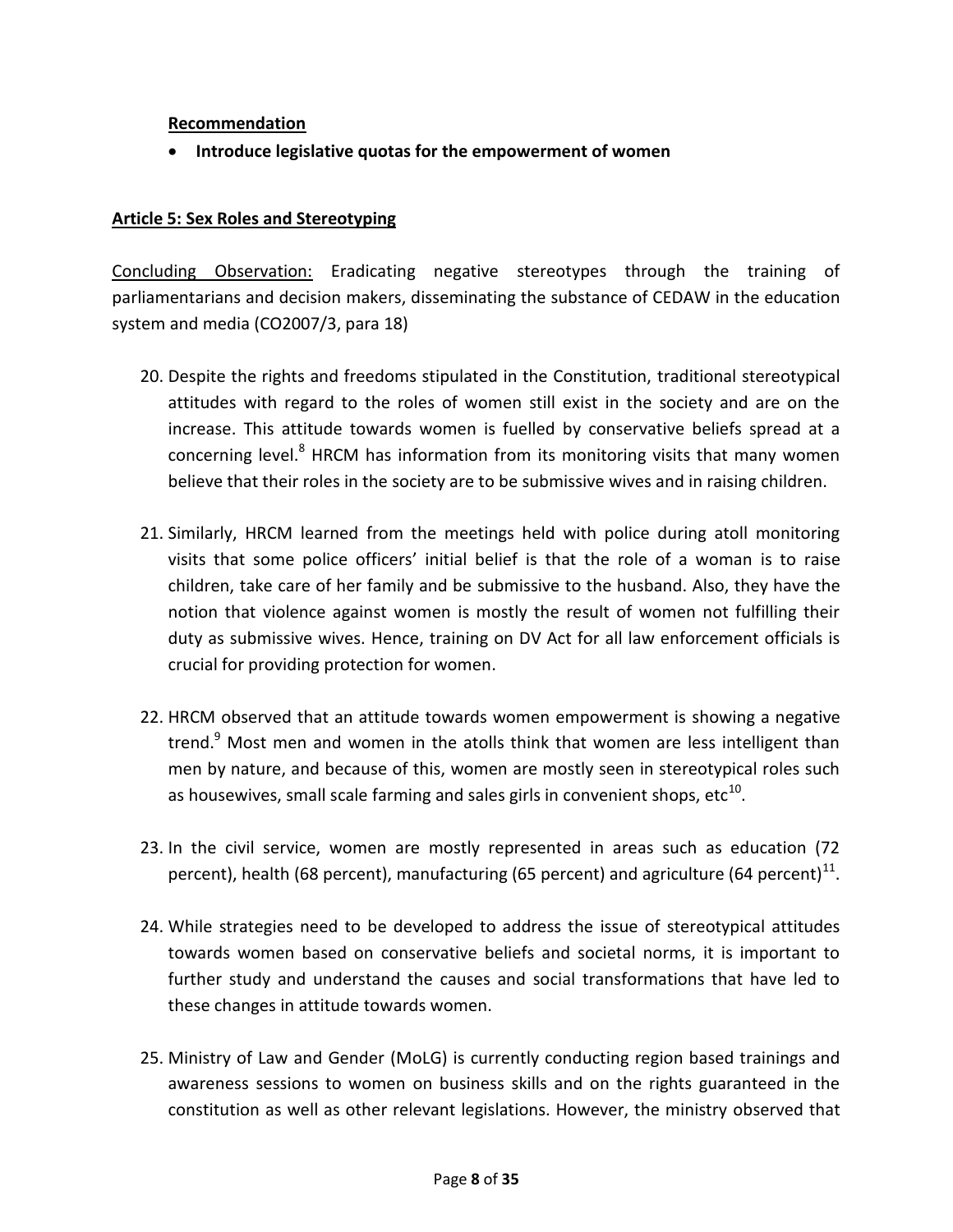participation rate is low in some atolls due to various social and cultural customs. The current budget allocated to the MoLG is insufficient to conduct such programs in every single atoll of Maldives, according to the Ministry.

# **Recommendations**

- **Educate State and law enforcement officials on the full extent of international human rights obligations of the State Parties to eliminate subjective sex roles and wrongful stereotyping.**
- **Create awareness on the importance of women's participation in decision-making processes in the society.**

# <span id="page-8-0"></span>**Article 6: - Trafficking and Exploitation of Women**

Concluding Observation- A holistic approach to trafficking and prostitution of women and girls, including the ratification of the Protocol to Prevent, Suppress and Punish Trafficking in Persons SAARC Convention (CO2007/3, para. 22)

- 26. State has enforced Anti-Human Trafficking Act in 2013. The legislation includes articles stipulating prevention of human trafficking, prosecution of perpetrators, prescription of harsh punishments as a deterrent, granting protection and assistance, and protection of victims and cooperating with local as well as international NGOs to combat trafficking in persons. The provisions related to human smuggling absent in this legislation is reflected in the current legislative agenda of the government. The government is yet to endorse all the procedures required under Anti-Human Trafficking Act; namely procedure on victim identification, case management of potential victims, identification of areas of protection along with providing protection to potential victims and completion of services to victims. It is significant to note that prompt endorsement of these procedures would facilitate speedy implementation of this Act.
- 27. With the enactment of the Anti-Human Trafficking Act, a committee to combat human trafficking was established. This Committee is mandated to advice the President, formulate programs at national level, monitor the implementation of policies and programs, provide assistance to NGOs working in this field, coordinate with international agencies to acquire technical assistance and facilitate coordination with all stakeholders to create awareness of this issue. MoLG with the responsibility to provide psychosocial support to the victims of human trafficking is not considered as a stakeholder in this committee. Presently, failure to maintain the quorum of the Committee remains as one the core challenges faced to carry out its mandate.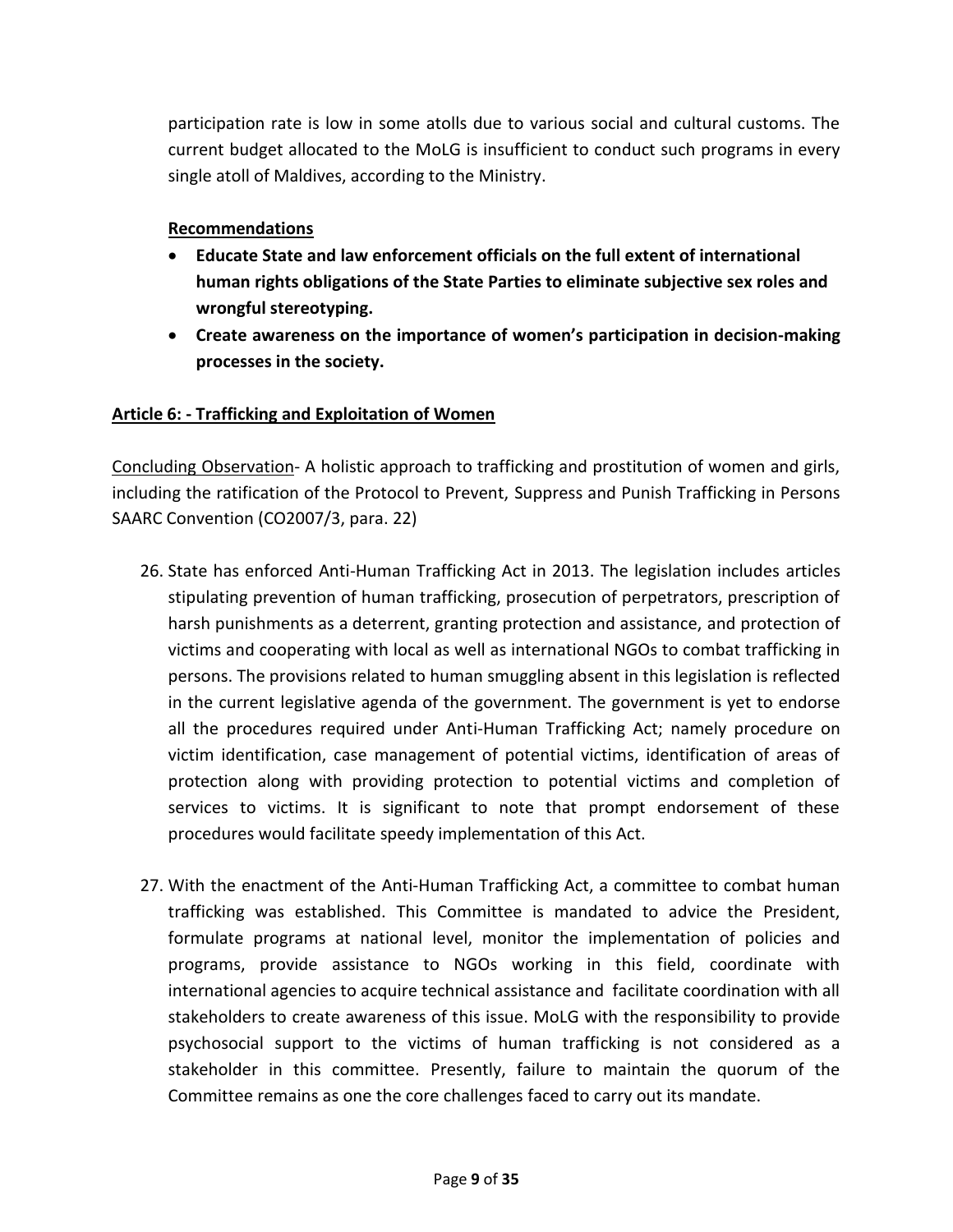- 28. At the time of the ratification of Anti-human Trafficking Act, the Ministry of Youth and Sports (MYS) was mandated to carry out the function of the combating human trafficking issue. However, with the revision of the mandate of MYS in June 2014, by the President's Office (PO), the function of combating human trafficking was transferred to Ministry of Economic Development (MED).<sup>12</sup> Additionally, this change is not yet reflected in the aforementioned committee established to combat human trafficking.
- 29. The Biological and Behavior Survey on HIV/AIDS-2008 revealed that children as young as 12 years old are involved in commercial sex. $^{13}$  Moreover, country report submitted to the UNAIDS Secretariat in 2012 included information on a Risk Behaviour Mapping conducted in 2010, which estimated 8 percent of female sex workers from the 12 islands were under the age of 18 years.<sup>14</sup> Based on this mapping result it was estimated that there are of 1,139 female sex workers in the country.<sup>15</sup> The use of children and women forced into commercial sex work remain as an area that needs a further study.
- 30. It is also imperative to highlight that in many cases migrant female domestic workers are restrained from leaving the employers home through threats and other means and are at times trapped in situations of forced labour.<sup>16</sup>
- 31. Although former Ministry of Gender and Family (restructured now to Ministry of Law and Gender) settled to accommodate female victims of human trafficking in the facility designated to shelter victims of domestic violence (Amaan Hiyaa), however, this arrangement is no longer exists. Budgetary constraints and lack of political will, have led to delay in the establishment of a shelter designated for victims of human trafficking.
- 32. With the support and assistance from International Organization for Migration (IOM) capacity building programs on anti-human trafficking have been conducted to all relevant stakeholders dealing with the issue. However, it is significant to draw attention to the need to conduct such programs regularly to facilitate and expedite structural reforms needed to address the issues arising from human trafficking and to combat human trafficking.
- 33. Lack of financial and human resources appears to be one of the fundamental challenges faced in the establishment of the required institutional mechanisms needed to combat human trafficking. It has also immobilized the setup of anti-human trafficking unit. Despite the enactment of the Anti-Human Trafficking Act, it is still rather a challenge to obtain information relating to this topic from most of the stakeholders.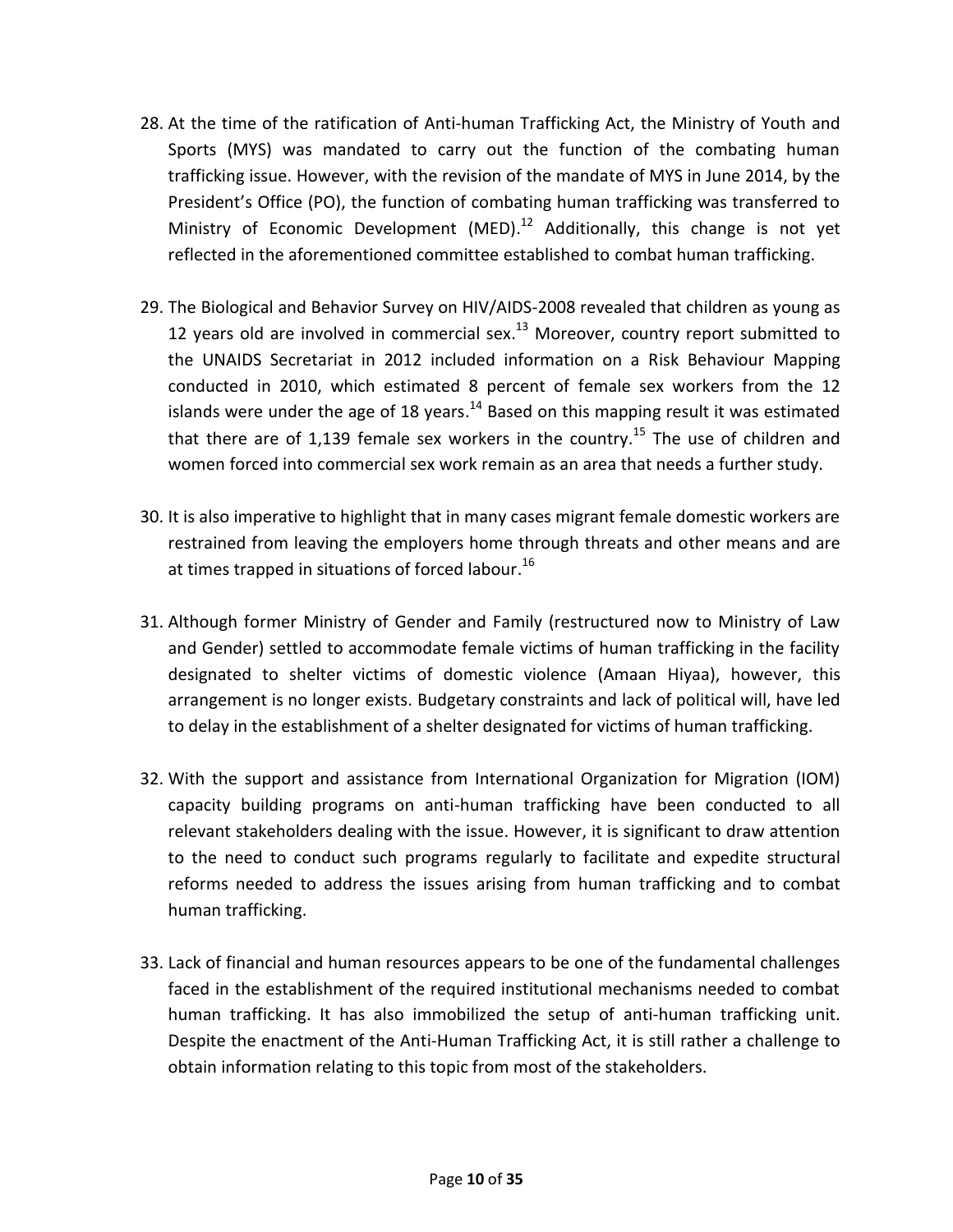#### **Recommendation**

**Take Measures to expedite the implementation of Anti-Human Trafficking Act**.

## <span id="page-10-0"></span>**Article 7: Political and Publiclife**

Concluding Observation: Withdrawal of reservations to CEDAW Article 7(a) that bars women from running for the presidency and vice-presidency, and Article 16 on revisions to the law on marriage and family relations (CO\_2007/3, para. 12)

Concluding Observation: Undertaking effective measures to increase the number of women in decisionmaking, political and public life (CO2007/3, para. 24)

- 34. The reservation on Article 7(a) has been removed with the ratification of the new constitution in 2008.
- 35. Although there are no direct discriminations by any legislation, women face a lot of social and cultural barriers and stigmatization in running for a public office. The second baseline human rights survey "Six Years On - The Right Side of Life" conducted by HRCM has shown that views of women slightly increased in favour of women participating in political life from 79.0% to 80.5%. However the views of men have significantly dropped from 72.9% to 57.6%, showing the changes of view on the equality of women's participation.<sup>17</sup> The charts below show the participation and representation of women in public life.

| <b>Government Position</b>         | Percentage of women's representation - total number of<br>representatives                                                     |
|------------------------------------|-------------------------------------------------------------------------------------------------------------------------------|
| Cabinet                            | 17.65 percent - 3 out of 17 cabinet positions                                                                                 |
| Deputy and State Ministers         | 15.3 percent - 10 out of 63 deputy ministers, and 5 out of 35 state<br>ministers                                              |
|                                    |                                                                                                                               |
| Parliamentarians                   | 5.88 percent - 5 out of 85 seats.                                                                                             |
| Parliamentary election candidates  | 7.6 percent - 2014 - 23 out of 302 candidates                                                                                 |
| Local council                      | 5.46 percent - 61 out of 1118                                                                                                 |
| Local council election candidates  | 8.06 percent - 222 candidates out of 2754 island, city and atoll<br>councils                                                  |
| City and atoll councils            | 11.76 percent City Council, and 2.17 percent Atoll Council - 2 out of 17<br>City Councilors and 3 out of 138 Atoll Councilors |
| City and atoll election candidates | 8 women competed for atoll councils, and 2 for city councils                                                                  |
| Judiciary                          | 4.86 percent - 9 of 18521                                                                                                     |
| Human Rights Commission            | 40 percent - 2 of 5 commissioners                                                                                             |
| Anti-Corruption Commission         | 20 percent - 1 out of 5 commissioners                                                                                         |

*Source:Ritchie M, &Rogers T A,& Sauer L (2014).Women's Empowerment in Political Process in the Maldives.*  International Foundation for Electoral Systems: Washington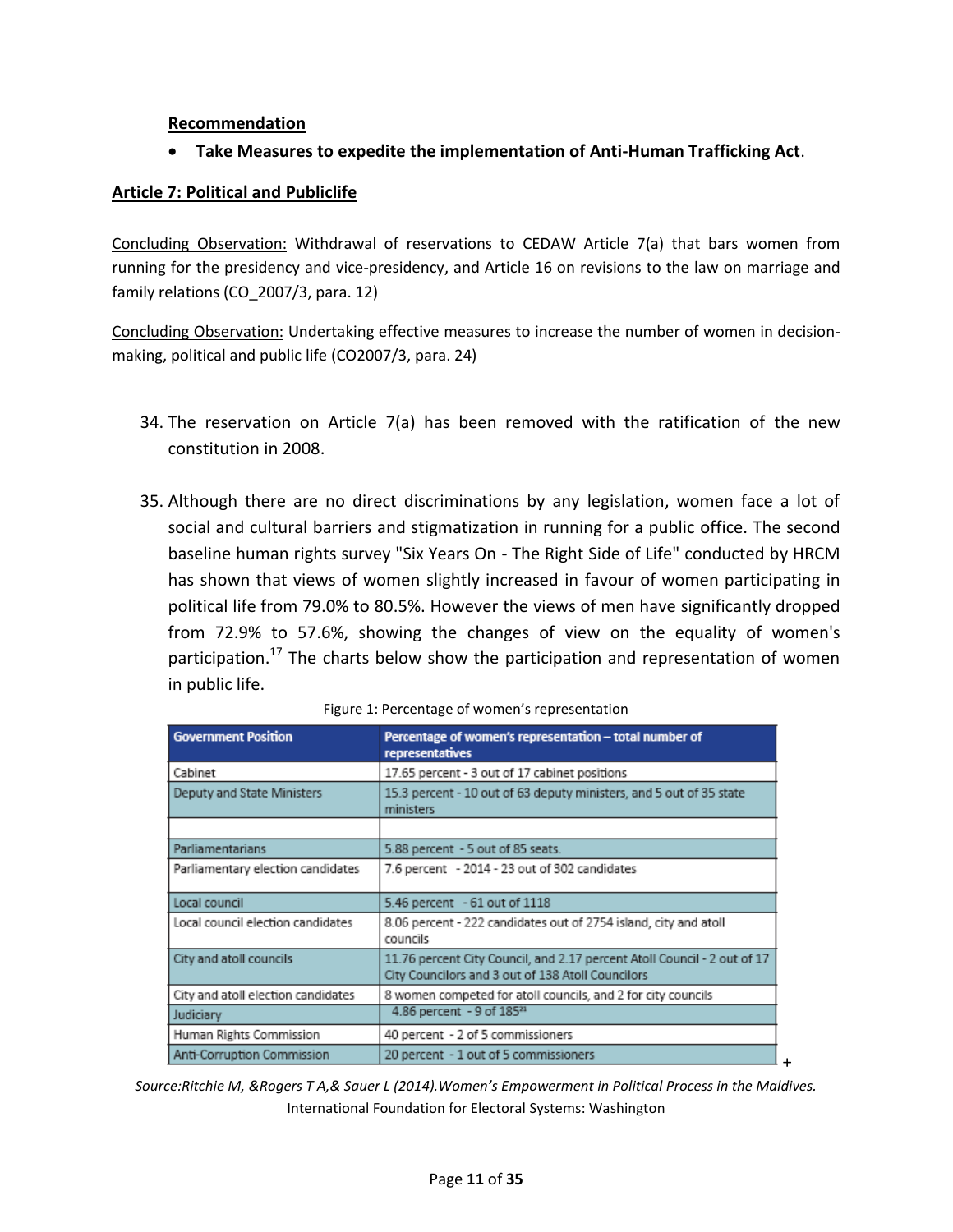| <b>Ellection</b>                                | Percentage<br>turnout, women | Percentage turnout, men | Percentage turnout based<br>on population |
|-------------------------------------------------|------------------------------|-------------------------|-------------------------------------------|
| Parliamentary Election<br>2009                  | 49 23                        | 50.77                   | 79.22                                     |
| Local Council Election<br>2011                  | 49.88                        | 50.12                   | 72.11                                     |
| <b>Presidential Elections</b><br>2013 (Round 1) | 49.40                        | 50.60                   | 87.20                                     |
| <b>Presidential Elections</b><br>2013 (Round 2) | 49.15                        | 50.85                   | 91.41                                     |
| Parliamentary Elections<br>2014                 | 49.5                         | 50.5                    | 78.8                                      |

#### Figure2:Voter turnout

*Source: Ritchie M & Rogers T A, & Sauer L (2014) .Women's Empowerment in Political Process in the Maldives.*  International Foundation for Electoral Systems: Washington

36. The percentage of women represented in the parliament has decreased, which is now at 5.88 percentages, as there is no change in the number of women in parliament with the increase in total number of parliament members from 77 to 85 in the year 2014. Maldives is currently at  $134<sup>th</sup>$  rank of world classification on percentage of women in national parliaments, by the Inter-Parliamentary Union.<sup>18</sup>



*Source: President Office (2014).Information on number of members in the Board of Directors in companies with governmental shares or ownership and information on Number of women represented at board of listed companies from CMDA*

37. The recent data shows that only 21% of the directors in companies with governmental shares or ownership are women. And only 2% in listed companies at the Capital Market Development Authority.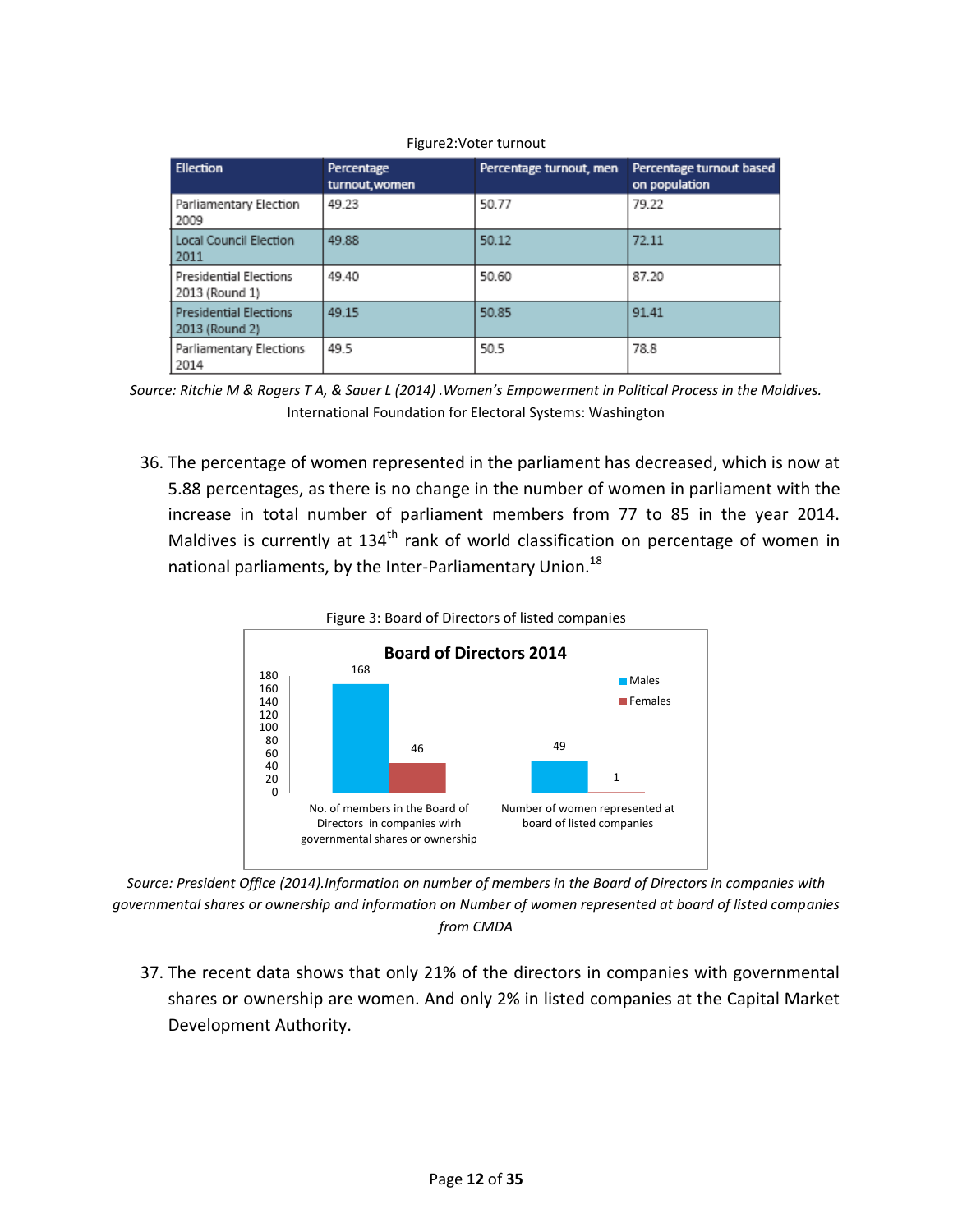

*Figure 4: Women representation at political posts*

Source: Department of Planning (2013). *Statistical Year Book of Maldives 2013- Employment in Political Post*   $for 2011$  and 2012. Retrieved on December  $10^{th}$  2014

fro[mhttp://planning.gov.mv/yearbook2013/yearbook.html](http://planning.gov.mv/yearbook2013/yearbook.html) and information obtained from President's Office (2014)

38. With the decrease in total number of political appointees the percentage of women represented also has decreased. In 2012 the percentage of women represented as political appointees of president was at 32% and in 2014 only 22% of political appointees of the president are women.



*Figure 5: Representation of females in Independent Commissions*

*Source: Information obtained from President's Office (2014)*

- 39. The total numbers of members in Independent commissions are 70 out of which 19 are women. Hence 27% are women and 73% are men.
- 40. It was observed in HRCM's monitoring visit to atolls in 2012 that adequate importance was not given to the election of Women's Development Committees (WDC) in the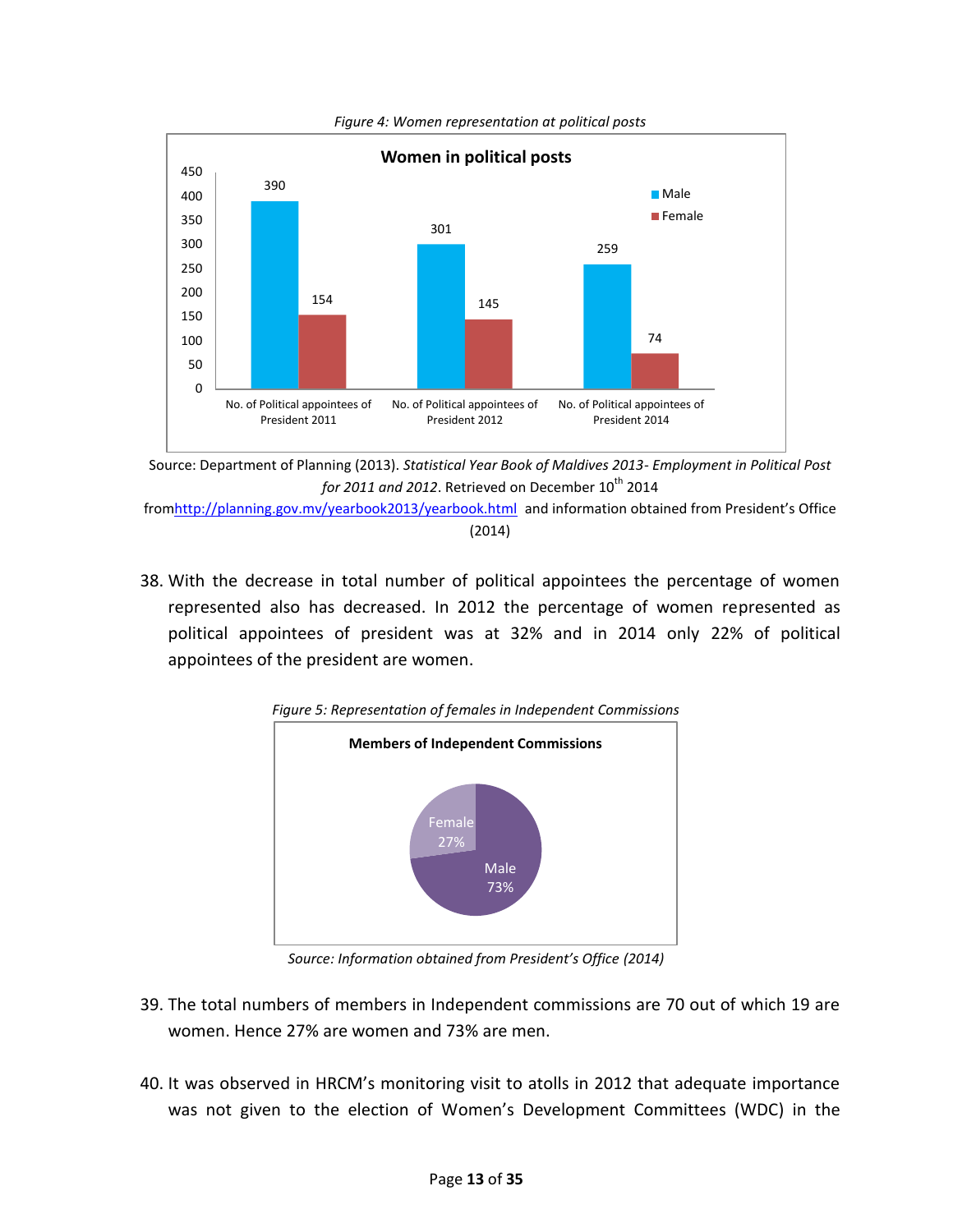islands. This election was administered by the Local Government Authority (LGA) and not by the Elections Commission. Both the community and the candidates participated in the election had very limited information about the functions, duties, roles and responsibilities of the WDC, as proper awareness raising programme was not conducted. HRCM was also informed that the coordination and administration of voting was poor including the inadequate knowledge with the voting officials and restrictions in giving the application forms. Although there were very limited numbers of applicants and in some islands there was no election due to insufficient number of candidates a fee of MRF 250 (USD 16) was charged for the application form. Unlike other elections, there were no allowance given to the voting officials and there were no security officials. In addition to these and other issues it is conclusive that the election held was discriminatory towards women, showing the low political will towards women's political empowerment.

41. A report on Women's Empowerment in Political Processes in the Maldives in 2014 by International Foundation for Electoral Systems (IFES), highlighted that, although the percentages of women contesting elected office were extremely low, anecdotal evidence suggests that women have played a major role in political party activities at the grassroots level, organizing and attending campaign rallies and conducting door-todoor outreach in significant numbers. The report noted this did not translate into leadership roles within political parties, even in the women's wings. The report also underlined that the interviewees conducted revealed that participating in campaigns was easier for women, as these activities were at a local level and did not require a fulltime commitment. And on the other hand, if women want to assume a leadership role, they would be taken away from household and childcare duties –traditionally viewed as exclusively a woman's role.<sup>19</sup>

### **Recommendation**

**Take measures to increase the number of women at decision making level**

### <span id="page-13-0"></span>**Article 8: International Representation**

42. During this reporting period, the government appointed a female as the Permanent Representative of the UN Office at Geneva. A former female Civil Court judge is represented in the Optional Protocol to the Convention against Torture Sub-committee on Prevention of Torture and female Commissioner of HRCM is represented in Board of the Association for the Prevention of Torture.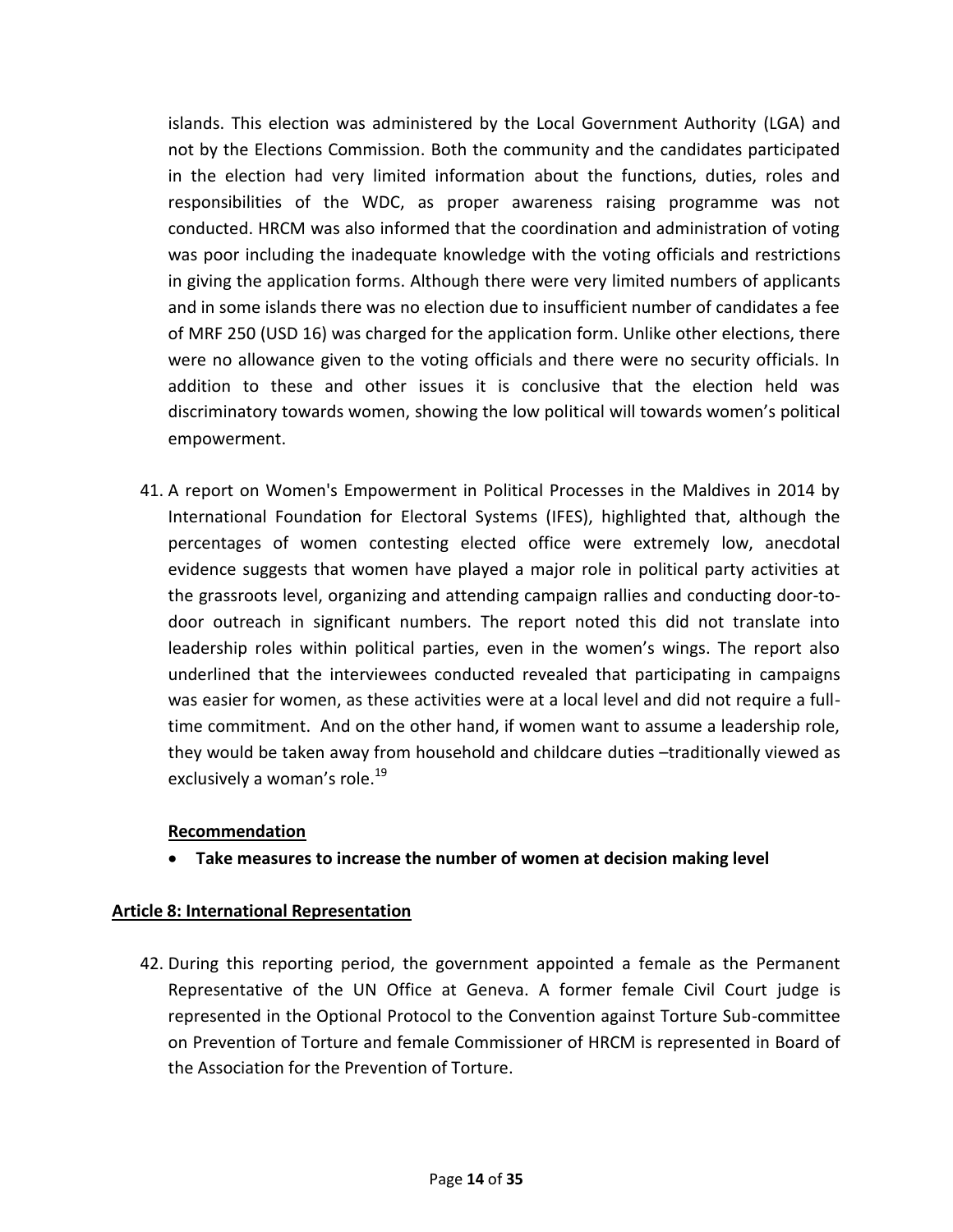43. Generally the number of women represented internationally remains low. Presently there is one female High Commissioner among a total of 11 High Commissioners and Ambassadors appointed.<sup>20</sup> Furthermore, Ministry of Foreign Affairs has 50 international posts abroad and 12 females are represented in such posts.<sup>21</sup>

## **Recommendation**

**Increase number of women representation in diplomatic posts.**

## <span id="page-14-0"></span>**Article 10: Education**

Concluding comment: -On women's access to tertiary education, especially for rural women, and diversification of educational choices (CO2007/3, par. 28)

- 44. Constitution guarantees right to education without any discrimination of any kind. While there are policy initiatives and procedures established by Ministry of Education (MoE); the legislative framework on right to education needs to take effect. Consequently, there is no legal position on provisions such as compulsory education age, compulsory basic level of education etc.
- 45. While the government maintains comprehensive level of statistics on sex disaggregated data relating to education, there is a necessity to further enhance the information on education system by encompassing data related to school dropout rate, school attendance. It is apparent that some children enrolled in primary and secondary schools in the atolls are not attending schools for reasons such as disabilities of a child, health related issues, poverty and at times due to conservative ideologies.<sup>22</sup> However data relating to school dropout rate for Male' based schools are not available for rapid analysis. There is also a growing concern that, with increase in religious conservatism practices, home based education is sometimes preferred by parents leading to restricting girls' access to formal education at school..<sup>23</sup>
- 46. It is important to mention that government has formulated a policy on inclusive education. Several children with disabilities remain marginalized in the education system due to lack of qualified teachers, facilities and academic programs supporting them, with inefficient capacity for early detection.<sup>24</sup>. Inadequate budget to implement educational provisions for children with disabilities along with external components such as limited health services especially specialized services are barriers to guarantee this right. In 2013, 43 percent of children in Special Education Needs (SEN) classes were girls.<sup>25</sup> There is a need to advance government's effort to lay down a proper system to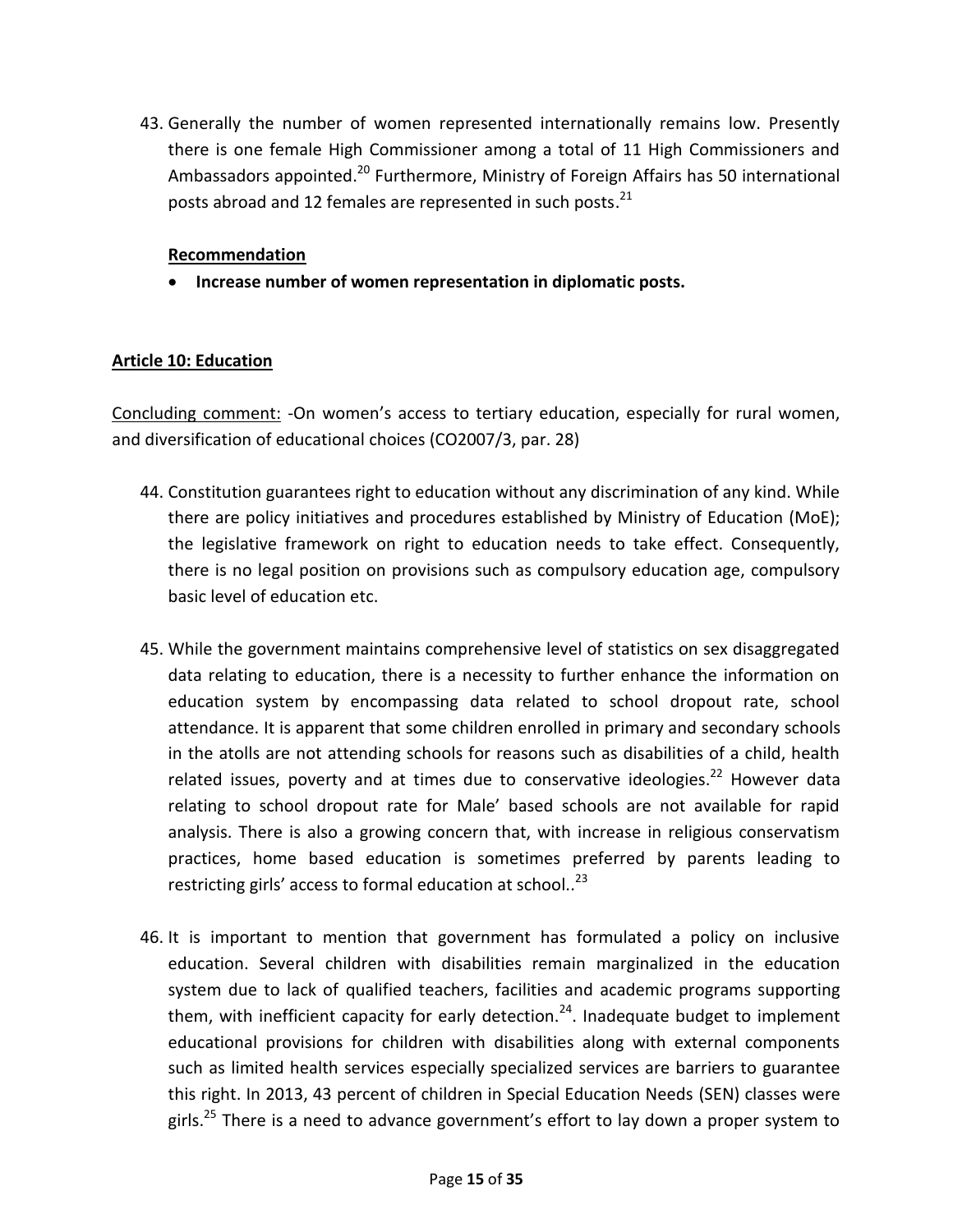identify and increase accessibility of schools to children with disabilities and build capacity of teachers in the area of special education.

- 47. Life skill programs are piloted in selected schools across the nation as an extracurricular activity. The revised educational curriculum that is to be implemented from 2015 onwards integrates life skills education that encompasses components on sexual and reproductive health education. Additionally the primary curriculum materials are being reviewed to make it more gender sensitive.<sup>26</sup>
- 48. Considerable achievements in education include near universal achievement of primary education and there is no gender difference observed in primary and secondary enrolment rates.<sup>27</sup> While the issue of quality education is a concern raised by women at a national level, women from islands migrate to Male' or other islands in search of better educational opportunities.<sup>28</sup> Low level of learning outcomes for both primary and secondary, coupled with wide regional disparities indicates serious deficiency in performance of education system.<sup>29</sup> During this period the pass percentage of students who sat for Ordinary Level exam improved to some extent although, it still remains low at a national level. Furthermore, facilities for higher secondary education remained limited due to budgetary constraints, thus student enrolment was awarded on merit basis. The weakness in the education sector such as access for girls, and low quality of teaching in secondary schools at the atoll level is a key factor that accounts for skill shortage to continue higher education.<sup>30</sup>



*Figure 6: Enrolment trends for lower and higher secondary*

Source: Ministry of Education (2014). *School Statistics 2013.* Retrieved on December 17<sup>th</sup>, 2014 from [http://www.moe.gov.mv/assets/upload/STAT\\_BOOK\\_2013.pdf](http://www.moe.gov.mv/assets/upload/STAT_BOOK_2013.pdf)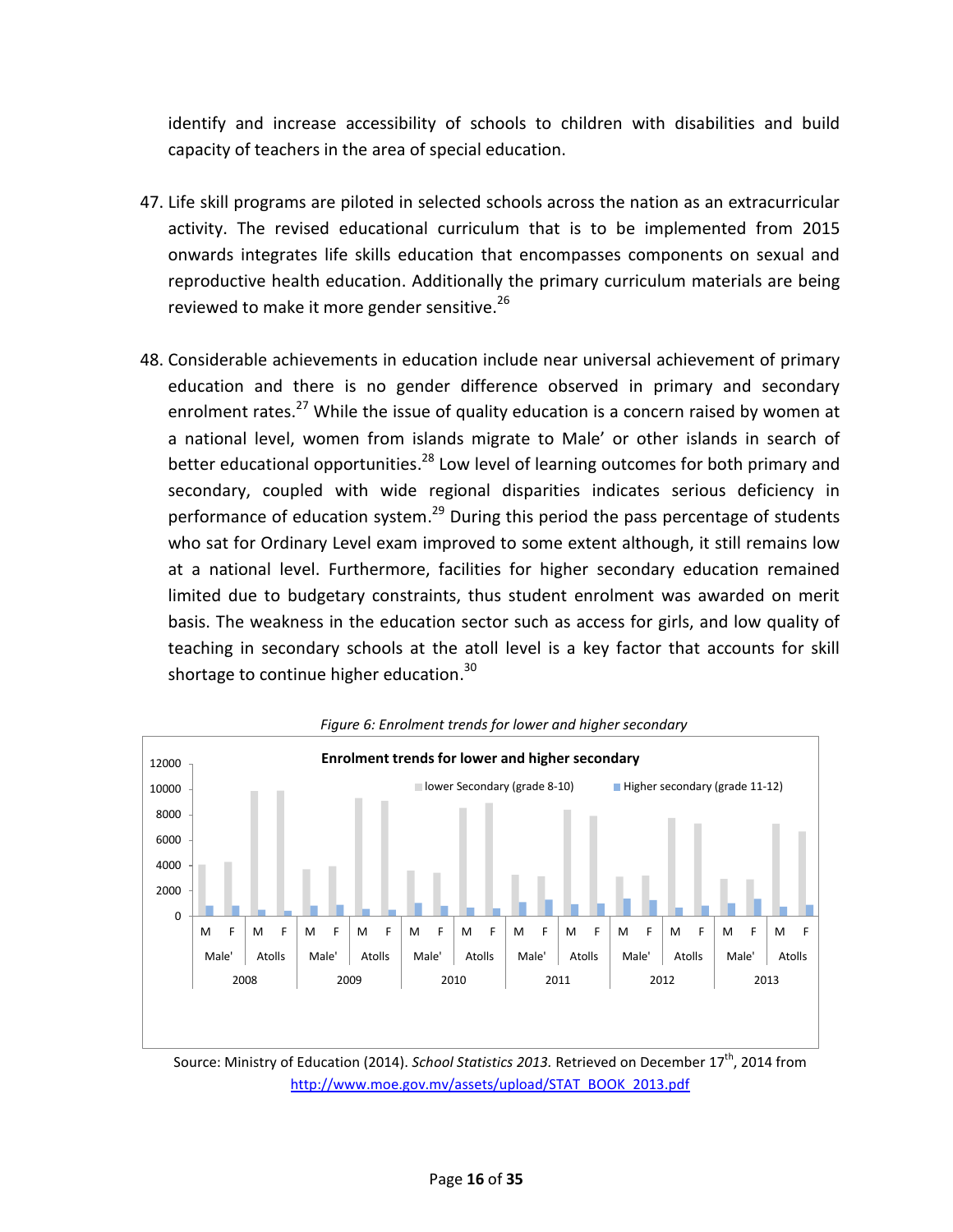- 49. According to anecdotal evidence most families from islands are hesitant to send girls to live away from home for educational purposes (most tertiary facilities are in Male' and at regional level); for the fear of them being subjected to sexual advances and involuntary domestic servitude by host families.<sup>31</sup> Similarly, at the island level there is an expectation from young men to earn a living and women in general to take a more home basedrole.<sup>32</sup> It is common for females who complete grade 10 at the atoll level to remain inactive or struggle to find employment due to limited employment choices available.<sup>33</sup>Moreover, the increase in religious conservatism also limits women's mobility.
- 50. School based Technical, Vocational, and Education programs are integrated in the national curriculum framework and a policy guide on conduct of these courses need to take effect. In the year 2013, 301 students obtained vocational certificates from 77 courses conducted in 18 schools (from a total of 325 schools which includes both government and community schools).<sup>34</sup> The reasons for such low level of conduct of vocational courses include limitation of resources, capacity and institutional mechanisms to oversee the progress.<sup>35</sup> Data from Department of Planning (DNP) and Technical and Vocational Education Authority reveal that enrolment of females in the vocational courses remains significantly low during this period. Limited access to vocational and technical training along with the need to migrate to another island or Male' remains as a barrier for most women.<sup>36</sup> Also, the pursuit of vocational training and skills are considered as inferior to pursing an academic degree since white-collar jobs are considered by general population.<sup>37</sup>

| STUDENT ENROLMENT IN TECHNICAL |     |   |  |
|--------------------------------|-----|---|--|
| EDUCATION, 2010 - 2012         |     |   |  |
| Male<br>Female<br>YEAR         |     |   |  |
| 2010                           | 294 |   |  |
| 2011                           | 783 | 2 |  |
| 2012                           | 561 |   |  |

|  |  |  | Figure 7: Student Enrolment in Technical Education |
|--|--|--|----------------------------------------------------|
|  |  |  |                                                    |

Source: Department of Planning (2013). *Statistical Year Book of Maldives 2013*. Retrieved on December 10<sup>th</sup> 2014 from<http://planning.gov.mv/yearbook2013/yearbook.html>

| Figure 8: Courses conducted by Technical and Vocational Education Authority |  |
|-----------------------------------------------------------------------------|--|
|-----------------------------------------------------------------------------|--|

| Courses conducted by Technical and<br><b>Vocational Education Authority: TVET training</b> | level         |      | <b>TOTAL</b> |
|--------------------------------------------------------------------------------------------|---------------|------|--------------|
| program statistics (national certificates<br>awarded)2013                                  |               | Male | Female       |
| Electrician                                                                                | 3             | 361  |              |
| <b>IT Technician</b>                                                                       | $\mathcal{P}$ | 45   |              |
| <b>Automotive Maintenance</b>                                                              |               | 46   |              |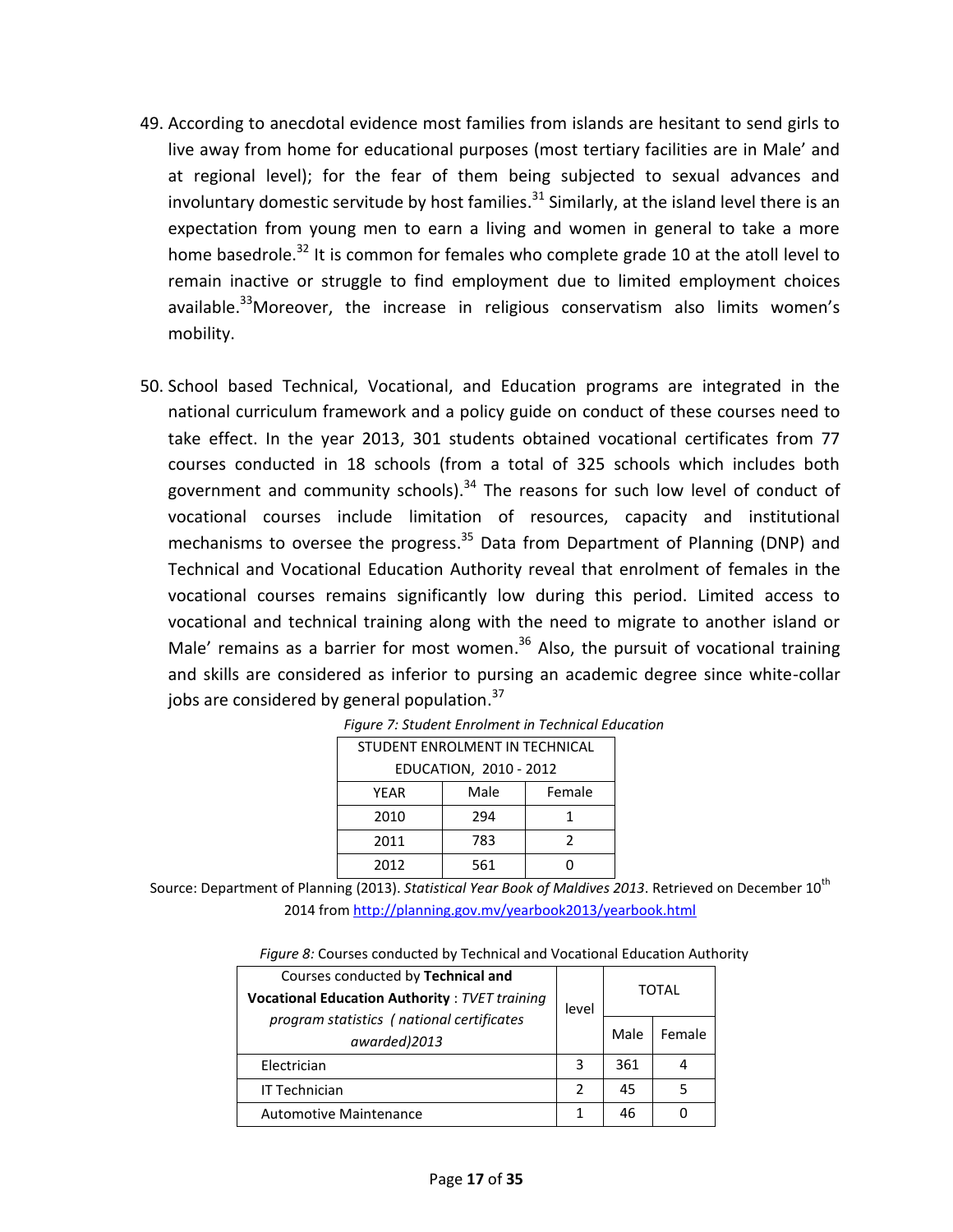| Automotive Maintenance                    | $\overline{2}$ | 53  | 1  |
|-------------------------------------------|----------------|-----|----|
| Food & Beverage Service Personnel         | $\overline{2}$ | 72  | 24 |
| Room Attendant                            | 2              | 102 | 4  |
| Marine Mechanic                           | 1              | 19  | 0  |
| Marine Mechanic                           | $\overline{2}$ | 15  | 0  |
| Refrigeration & Air-Conditioning Mechanic | 3              | 38  | 0  |
| <b>Retail Service</b>                     | $\mathcal{P}$  | 15  | 6  |
| Front Officer                             | 2              | 26  | 36 |
| <b>Food Preparation</b>                   | $\overline{2}$ | 10  | 1  |
| <b>Tour Guide</b>                         | 3              | 16  | 1  |
| Pastry and Bakery                         | $\mathfrak{p}$ | 26  | 7  |
| Carpenter                                 | 3              | 13  | n  |

*Source: Information obtained from Technical and Vocational Education and Training Authority (2014)on TVET training program statistics (national certificates awarded) /2014*

51. Until recently the higher education options were limited, with most students pursuing higher education abroad, applying for scholarships and subsidized loans from MoE. $^{38}$ From a total number of 643 scholarships awarded, the number of scholarships awarded to females remains high from the year 2007 to 2013. The Maldives College of Higher Education was the main public higher education institution until February 2011 when it was upgraded into Maldives National University.<sup>39</sup> During this period number of private providers of higher education increased.<sup>40</sup> The tertiary education level programs available in Male' and at regional level are mostly limited to education, health sciences, information technology, engineering, hospitality and tourism, management, law and maritime studies. According to data provided by Department of Higher Education, there are more female students enrolled in local higher education institutes (females 8629 and males 5899) in year 2013.It is important to underline that limited occupational choices, stereotypical gender roles expected by the society influence equitable participation in acquiring skills needed for employment. For instance the data provided by Maldives National University (MNU) also shows that a total number of female students outnumbered the male students from the year 2007 to 2013, however majority of them dominate in programs associated with education, health sciences and management. Restrictions on mobility, limited access to higher educational and training opportunities, limited financial support schemes to study abroad along with family obligations are issues that impact women's tertiary education prospects. $^{41}$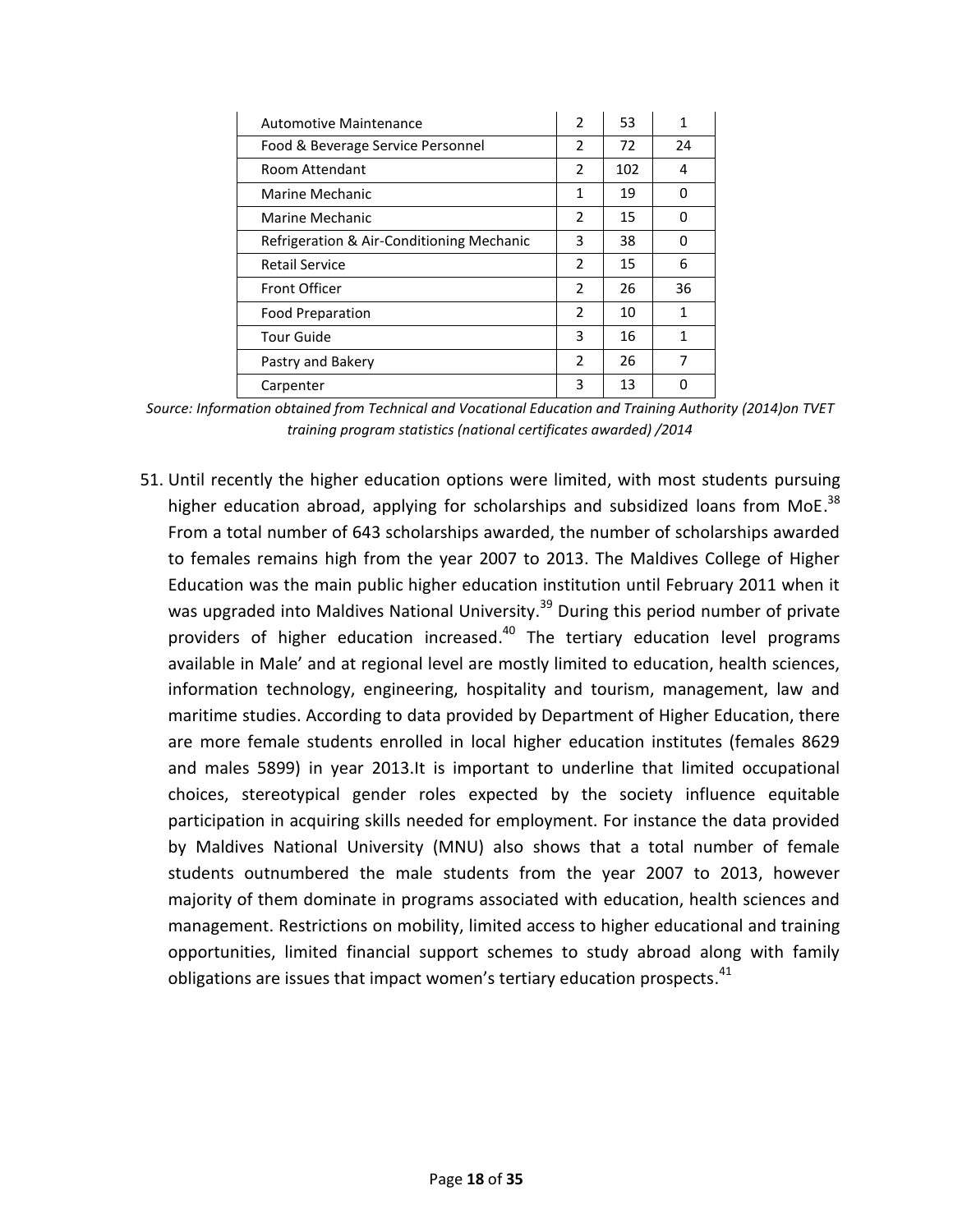| Total number of students graduated from Maldives National University |        |      |  |
|----------------------------------------------------------------------|--------|------|--|
| from 2007 to 2013                                                    |        |      |  |
| Faculty                                                              | Female | Male |  |
| Graduates from Centre for Open Learning                              | 484    | 268  |  |
| Graduates from Centre for Maritime studies                           | 1      | 38   |  |
| Graduates from Faculty of Education                                  | 1471   | 411  |  |
| Graduates from Faculty of Engineering and Technology                 | 16     | 559  |  |
| Graduates from Faculty of Health Sciences                            | 1390   | 207  |  |
| Graduates from Faculty of Hospitality and Tourism                    | 163    | 479  |  |
| Graduates from Faculty of Management and Computing                   | 474    | 350  |  |
| Graduates from Faculty of Shari'ah and Law                           | 96     | 109  |  |
| Graduates from Faculty of Arts                                       | 196    | 82   |  |
| <b>Faculty of Islamic Studies</b>                                    | 162    | 60   |  |

*Figure 9:* Total number of students graduated from Maldives National University from 2007 to 2013

Source: *Information obtained from Maldives National University (2014)* 

*Figure 10: Number of students who received scholarship from 2007 to 2012*

| STUDENTS WHO RECEIVED SCHOLARSHIPS 2007 - 2012 |     |     |  |  |
|------------------------------------------------|-----|-----|--|--|
| Male<br>Female                                 |     |     |  |  |
| Diploma                                        | 2   |     |  |  |
| Degree                                         | 229 | 266 |  |  |
| <b>Masters</b>                                 | 50  | 84  |  |  |
| PhD                                            | з   |     |  |  |
| Total                                          | 643 |     |  |  |

Source: Department of Planning (2013). *Statistical Year Book of Maldives 2013*. Retrieved on December 10<sup>th</sup> 2014 from<http://planning.gov.mv/yearbook2013/yearbook.html>

### **Recommendations**

- **Integrate gender perspective in the teacher training programmes.**
- **Take measures to increase the enrolment of females in conventionally male dominated fields of study.**
- **Increase accessibility and availability of technical, vocational and educational programmes for all students especially those enrolled in atoll schools and to facilitate the monitoring of the standard of such programmes.**

### <span id="page-18-0"></span>**Article 11 – Employment**

Concluding comment:- *Equal opportunities in the labour market, particularly in the tourism and fishing sectors (CO2007/3, para. 30)*

Concluding comment: - Strengthen proactive measures for tertiary education, especially for rural women, and diversification of educational choices (CO2007/3, par. 28)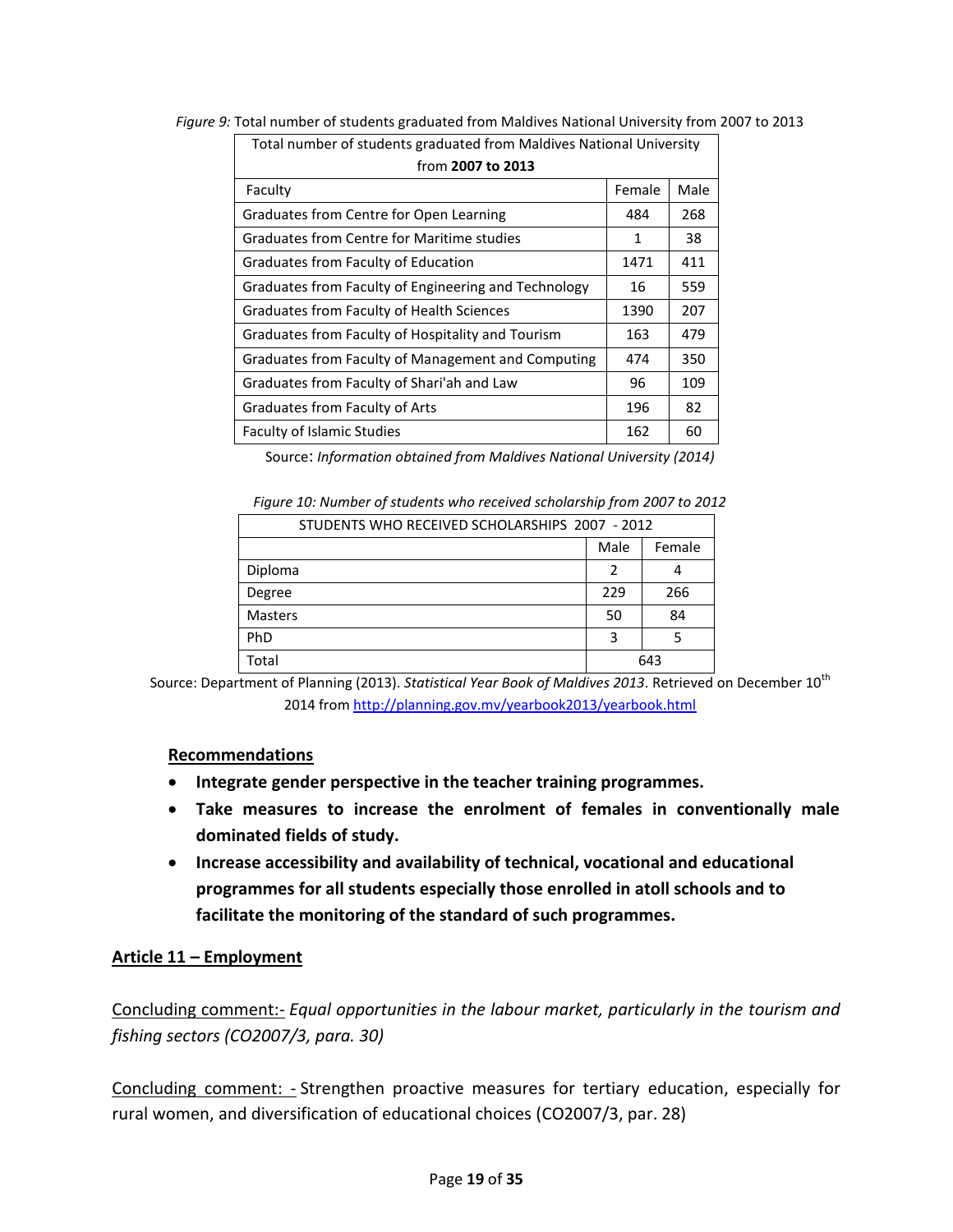- 52. Maldives ratified the Employment Act in 2008 and joined International Labour Organization (ILO) in 2009. The country ratified the 8 core conventions in January 2013 and enforced in January 2014.<sup>42</sup>
- 53. It appears that women remain far more disadvantaged in the labour market than men.<sup>43</sup> Women's labour force participation is lower than men and it has declined between 2006 and 2010 from 42.1 to 38.2 percent.<sup>44</sup> Women dominate in sectors such as education, health, social work, agriculture and manufacturing.<sup>45</sup> Mean monthly income of a male was MVR 7036 (\$ 456) whereas a female earned about a third less of what a male earned, which is MVR 4674 (\$ 303) and this ratio is observed across Male' as well as in the atolls.<sup>46</sup>
- 54. Government is the largest employer employing one in every four workers in the country and share of female employers in government is relatively higher than males and increased during this period.<sup>47</sup>However, figures compiled by Civil Service Commission (CSC) in March 2014 indicate that a small segment of female workers are represented at professional and senior levels of job classifications. While somewhat equivalent representation is observed at middle management, their representation is considerably high at support officer's level.<sup>48</sup> A sizable proportion of them work as administrators, teachers and nurses.<sup>49</sup>According to data obtained by CSC in March 2014 most female workers earn a monthly salary between MVR 5000-9000 (\$324-583).
- 55. One of the recommendations of the Rapid Assessment of the Employment Situation of the Maldives undertaken by HRCM (2009) included introducing new concepts such as compressed workweeks, staggered working time, annualized working hours and flexi time. However, amendments proposed to employment legislation did not reflect such concepts. Government has not taken into account to incorporate them as amendments to the Employment Act, despite periodic meetings conducted with relevant government stakeholders to continue constructive dialogue and monitor implementation of the recommendations put forward in this report. However, it is important to draw attention to the fact that one of the pledges of the current ruling party's manifesto includes allowing women to work from home. Providentially in 2014, the CSC, amended its regulation to allow flexi hour allowance, and to date only Ministry of Health and Ministry of Finance have standardized a procedure for flexi hour application while seven other ministries are working on drafting the procedure.<sup>50</sup>lt is also noteworthy to mention that this is a positive progress since proportion of female representation remains high in the Ministry of Education and Health.<sup>51</sup>The recent announcement by the Bank of Maldives (national bank) about its plan to introduce flexible working options for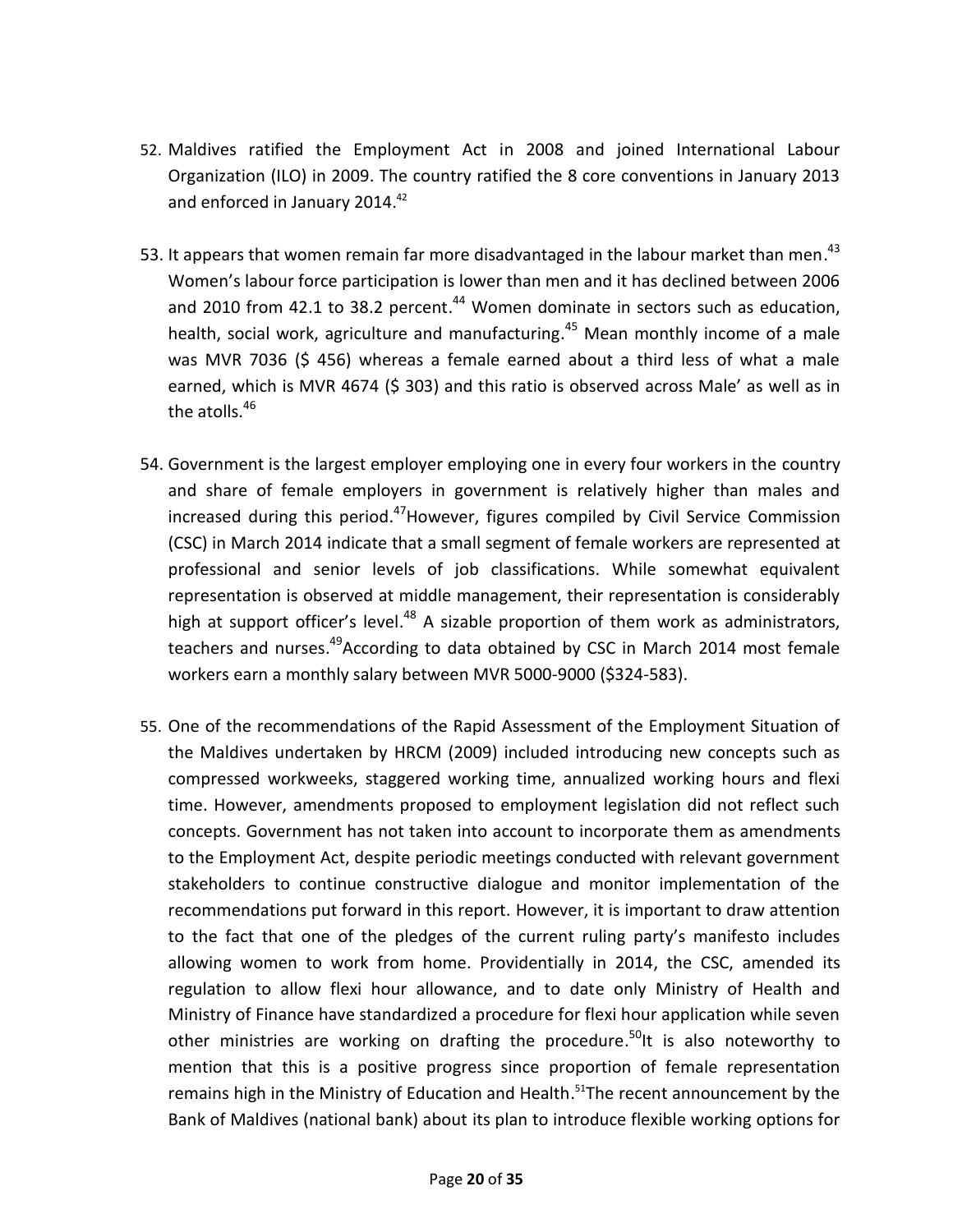the staff as a part of family friendly human resource policies in order to support working women is also a positive development worth mentioning.<sup>52</sup>

56. An alarming rise in unemployment was observed in recent times.<sup>53</sup> Evidently the proportion of unemployed and discouraged women is higher than men.<sup>54</sup> Unemployment levels among women are at least a third higher than men and this difference persisted since 2006.<sup>55</sup>Discouragement appears widespread among women and youth.<sup>56</sup> The country has been unable to create jobs to accommodate new job seekers especially for young new entrants and females' struggle to find a job.<sup>57</sup>

| <i>rigare 11. Onemployment nate</i>                                                                                                                |      |      |
|----------------------------------------------------------------------------------------------------------------------------------------------------|------|------|
| Unemployment rate                                                                                                                                  | 2006 | 2010 |
| <b>ILO definition-person 15 years and over, and seeking and</b><br>available for work                                                              |      | 12   |
| <b>Broad definition-those not looking for work for reasons "unable"</b><br>to find suitable employment" and "lack of employment"<br>opportunities" | 16   | 28   |

*Figure 11: Unemployment Rate* 

Source: Department of National Planning, Statistics Division (2009-2010) .*Household Income and Expenditure Survey* . Retrieved December 11, 2014, from <http://planning.gov.mv/hies/HIES2012/FINAL%20HIES%20report%20for%20website.pdf>

|                                                    | 2006/   | 2010/   | 2006/        | 2010/        |
|----------------------------------------------------|---------|---------|--------------|--------------|
| <b>Unemployment rate</b>                           | Females | Females | <b>Males</b> | <b>Males</b> |
| ILO definition-person 15 years and over, and       | 6       | 14      | 4            | 10           |
| seeking and available for work                     |         |         |              |              |
| <b>Broad definition-those not looking for work</b> |         |         |              |              |
| for reasons "unable to find suitable               | 24      | 30      | 24           | 30           |
| employment" and "lack of employment                |         |         |              |              |
| opportunities"                                     |         |         |              |              |

*Figure 12: Unemployment Rate of men and women*

Source: Department of National Planning, Statistics Division (2009-2010) .*Household Income and Expenditure Survey*. Retrieved December 11,2014, from <http://planning.gov.mv/hies/HIES2012/FINAL%20HIES%20report%20for%20website.pdf>

- 57. Almost half of the females in the working population were recorded as not economically active (45 percent) when only a fourth of the male working age population fell into this category (24 percent). Moreover, out of the economically inactive population, females accounted for 68 percent.<sup>58</sup>
- 58. In a general basis the predominant reasons for being unemployed include inability to find a suitable employment and lack of employment opportunities. Nonetheless, being preoccupied by household chores appears to be one of the predominant and distinctive reasons for females to be unemployed.<sup>59</sup> Many female employees are forced to quit jobs following child birth.<sup>60</sup>The reasons stated by females for not being economically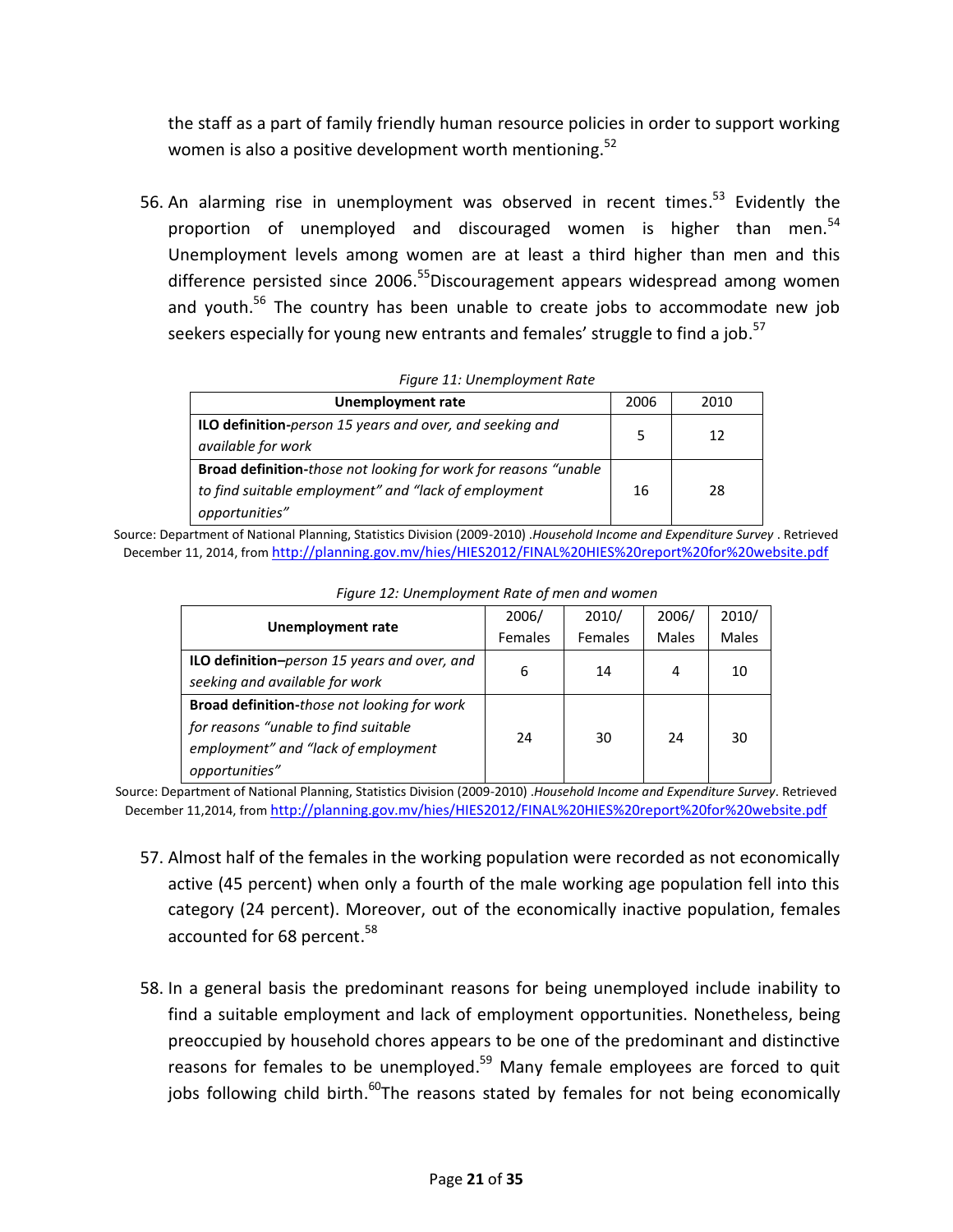active were due to household obligations and having to spend most of their time in looking after their kids and doing household chores.<sup>61</sup>

- a. Female headed households are high in the country.<sup>62</sup> Most males reside away from their families, often in resort and other industrial islands where job opportunities are easier to find.<sup>63</sup> It is also common practice for mothers to migrate to other islands with their children in search of better educational opportunities keeping away from their spouses.<sup>64</sup> In addition to this, divorce rate is also an aspect that cannot be ignored, along with multi-shift school system that requires the single parentto make several visits to school (parent take responsibility of taking children to school and back) which in turn interrupts work hours of parents having more impact on single female parents<sup>65</sup>
- 59. Employment Act (2/2008) guarantees 60 days of maternity leave for females and 3 days of paternity leave is granted to males following birth of a child. During this period maternity leave was the only leave that was inclusive of weekends and public holidays, till CSC amended Civil Service Regulation (2010) to exclude all holidays from maternity leave in May 2013 which was quite a positive step. $^{66}$
- 60. Hotels and restaurants sector holds highest share in the economy's Gross Domestic Product (GDP), and pay third largest income to its workers in Male'.<sup>67</sup>Representation of female in the tourism sector is very low despite the existence of employment opportunities in resorts.<sup>68</sup> Tourist resorts are developed on uninhabited islands and mainly quite far from inhabited islands thus staff finds it difficult to travel daily to resorts from islands. Additionally, it is not socially acceptable for young unmarried women to stay on resort islands for extended periods of time while married women and women with children cannot stay for extended periods on resort islands away from families.<sup>69</sup> Anecdotal evidence suggest that husbands and parents generally object to sending their wives and daughters to work in resorts as they are under the perception that resorts are not an appropriate environment for women to work, plus spending great deal of time away from family is not the most pleasing setting to build a family. Figure 13 shows some of the relevant recommendations put forward by HRCM after a rapid analysis undertaken on situation of employment in 2009, which was not implemented by the government due to reasons that include budgetary constraints and lack of political will.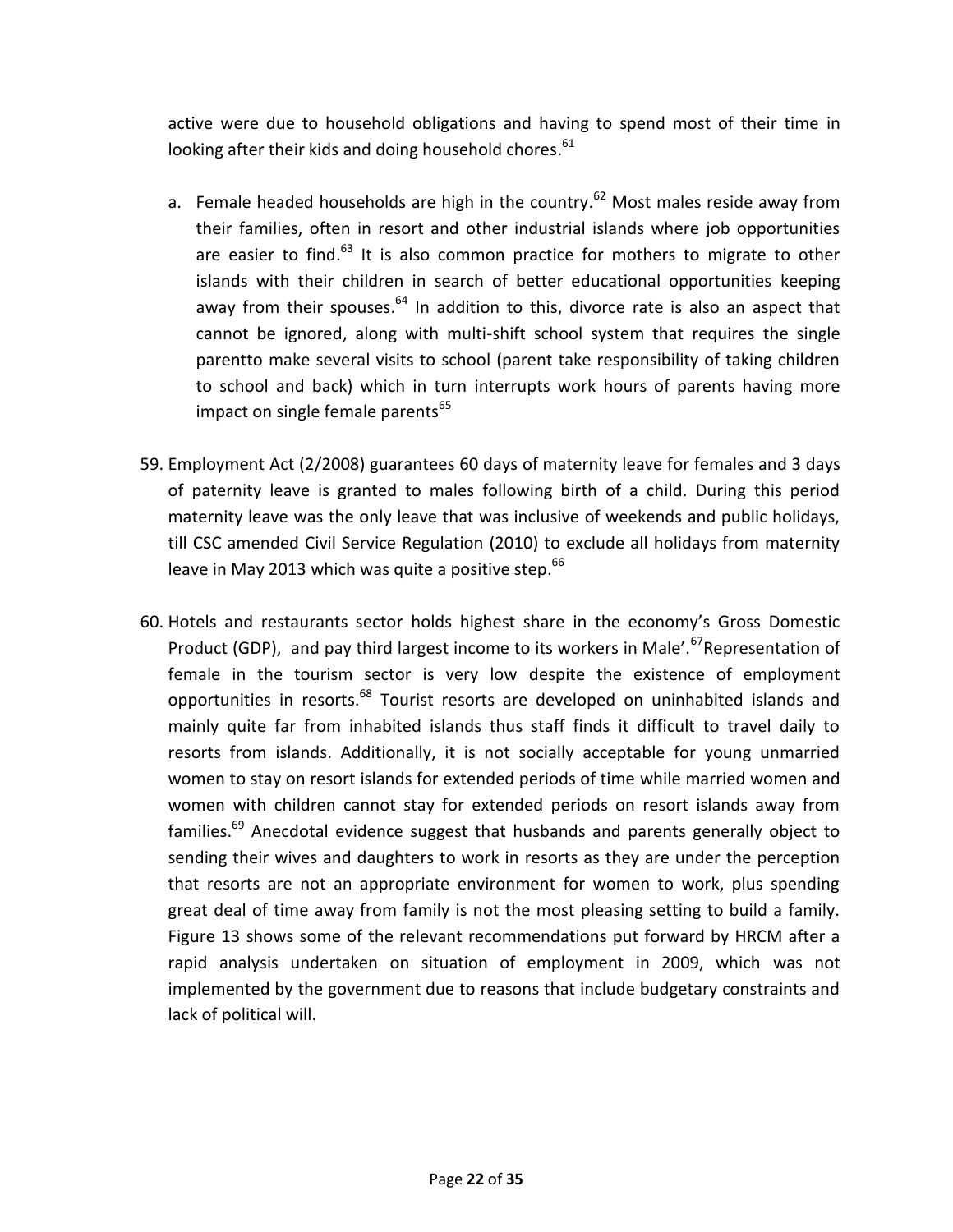Figure 13: two recommendations from Rapid Assessment of the Employment Situation in the Maldives 2009

| #   | Recommendation from Rapid Assessment of the Employment Situation in the Maldives           |
|-----|--------------------------------------------------------------------------------------------|
|     | (2009)                                                                                     |
| 5.1 | Review the current policies and arrangements requiring employees of resorts and islands    |
|     | with industrial and agricultural projects to reside on such islands and consider           |
|     | establishing housing facilities in nearby inhabited islands for employees to reside with   |
|     | their families. Providing housing/accommodation for employees of tourist resorts and       |
|     | islands with industrial and agricultural projects in nearby inhabited islands with their   |
|     | families and facilitating commuting between the inhabited island and the island where      |
|     | the person is employed would increase the productivity of the employees and prevent        |
|     | the social and employment problems that result from keeping all the employees              |
|     | confined to the staff quarters at the work site for extended periods of time.              |
| 5.2 | Consider inclusion in the broader national housing policies, and hence, the national       |
|     | development agenda, the issue of providing housing for employees of resorts and            |
|     | islands with industrial and agricultural projects in nearby inhabited islands so that such |
|     | employees could relocate their families to such inhabited islands. The objective of such   |
|     | effort would be to facilitate workers to return to their families after work every day so  |
|     | that they could spend their leisure time with their families, which will contribute to the |
|     | strengthening of families and avoiding the social problems that are associated with        |
|     | children growing up without their fathers at home. It would further encourage females      |
|     | to seek employment at tourist resorts and other such islands.                              |

Source: Human Rights Commission of the Maldives (2009).*Rapid Assessment of the Employment Situation*

- 61. It was observed that women with children can work only if they have sources of income other than their monthly wages (monthly wages are low in the categories in which most females are employed, such as clerical and secretarial jobs, pre‐school and primary school teachers and cleaners) to pay for child care workers at home and hence, many female employees are forced to quit from their jobs with the birth of the first child.<sup>70</sup>There are no state supported child care facilities in the country; although in recent years a number of private child care facilities were founded. HRCM is aware that State has undertaken some initiatives to facilitate the establishment of such facilities, but regrettably it was not carried out due to various reasons including budgetary constraints. At present, Ministry of Law and Gender is in the process of finalizing a regulation on Day Care Centres.
- 62. High percentage of females employed in the home based activities in the informal sector has significantly declined from 39 percent in 2006 to 19 percent in 2010. $^{71}$
- 63. The Employment Tribunal was established in 2008 under Employment Act with the objective to examine and adjudicate legal matters arising in the work environment between employer and employee in an expeditious and simple manner. The Employment tribunal has the power to review matters such as unfair dismissal, pay,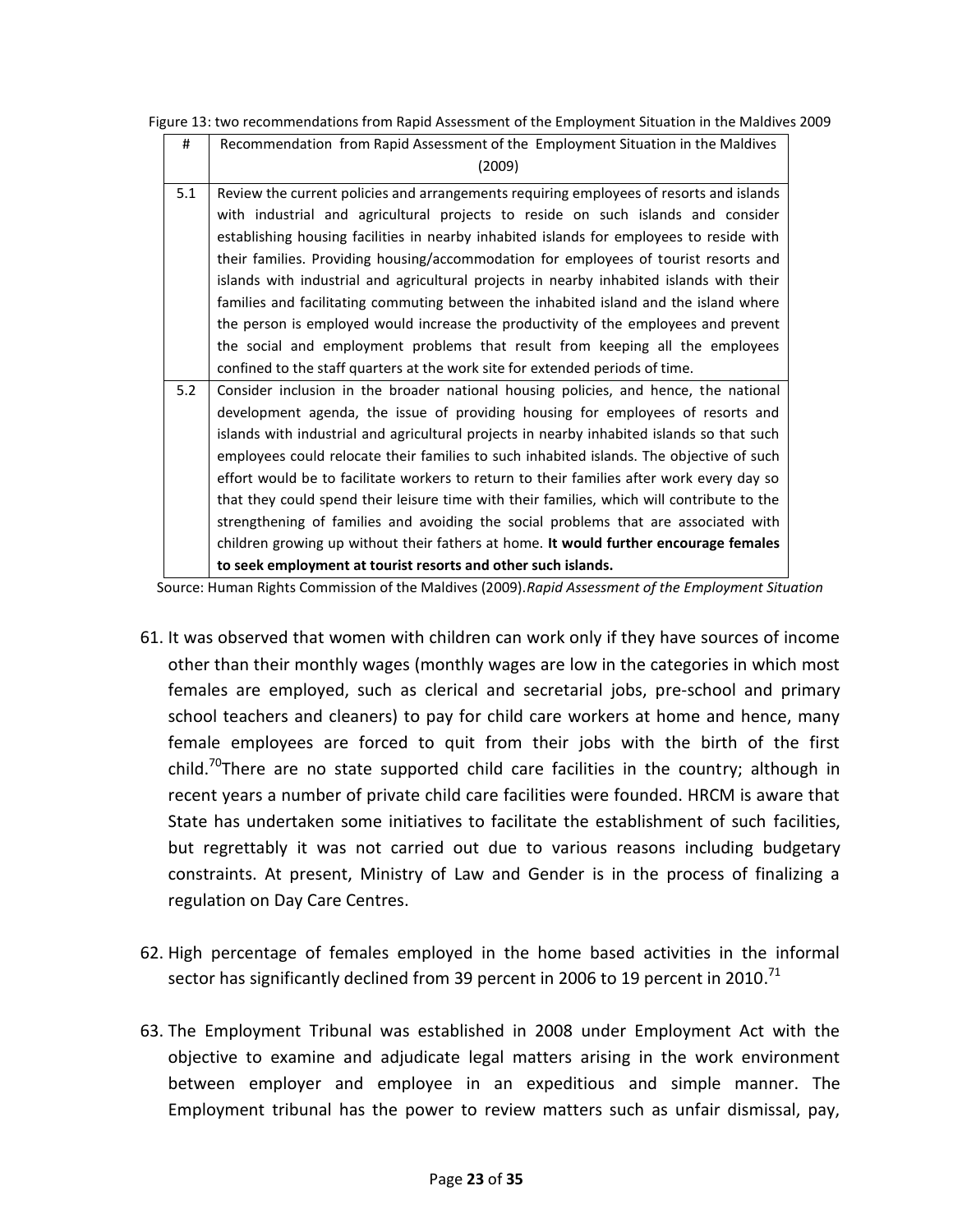work duration, promotion, disciplinary action and leave. From the total number of claims examined from 2009 to 2013 close to one third were lodged by female employees. Moreover, the highest number of claims related to unfair dismissal followed by wage claims. However, documentation of sex disaggregated data relating to the claim types was not available to undertake a rapid analysis.

- 64. Sexual harassment at workplace is a daunting reality and an accepted norm for most employed women in the country. There is relatively high level of workplace use of sexually suggestive language at work and lower incidence of more intimidating forms of sexual harassment and these tend to happen more to rural women than urban women<sup>72</sup>. Moreover, the reasons why women tend to do nothing about it includes; due to fear of not being believed, fear of stigmatization/ bringing bad name to the family and embarrassment and shame.<sup>73</sup>
- 65. The law on 'Sexual Harassment and Molestation Prevention Act' was ratified in May 2014, with the objective of prohibiting gender based discrimination at workplaces, educational institutes and other service providers. The law mandates workforces with more than thirty employees to create a committee with at least one female member to inquire into sexual harassment complaints.
- 66. HRCM drafted the Sexual Harassment and Molestation Prevention Regulation as mandated under section 37 of this legislation in August 2014 and it was published in the government gazette by the President's Office in October 2014. Between January 2011 and August 2013, a total of 07 cases of sexual harassment were lodged to HRCM. Out of these 7 cases, 3 were closed and 2 victims were guaranteed a safe working environment while lack of sufficient evidence could not prove the other case.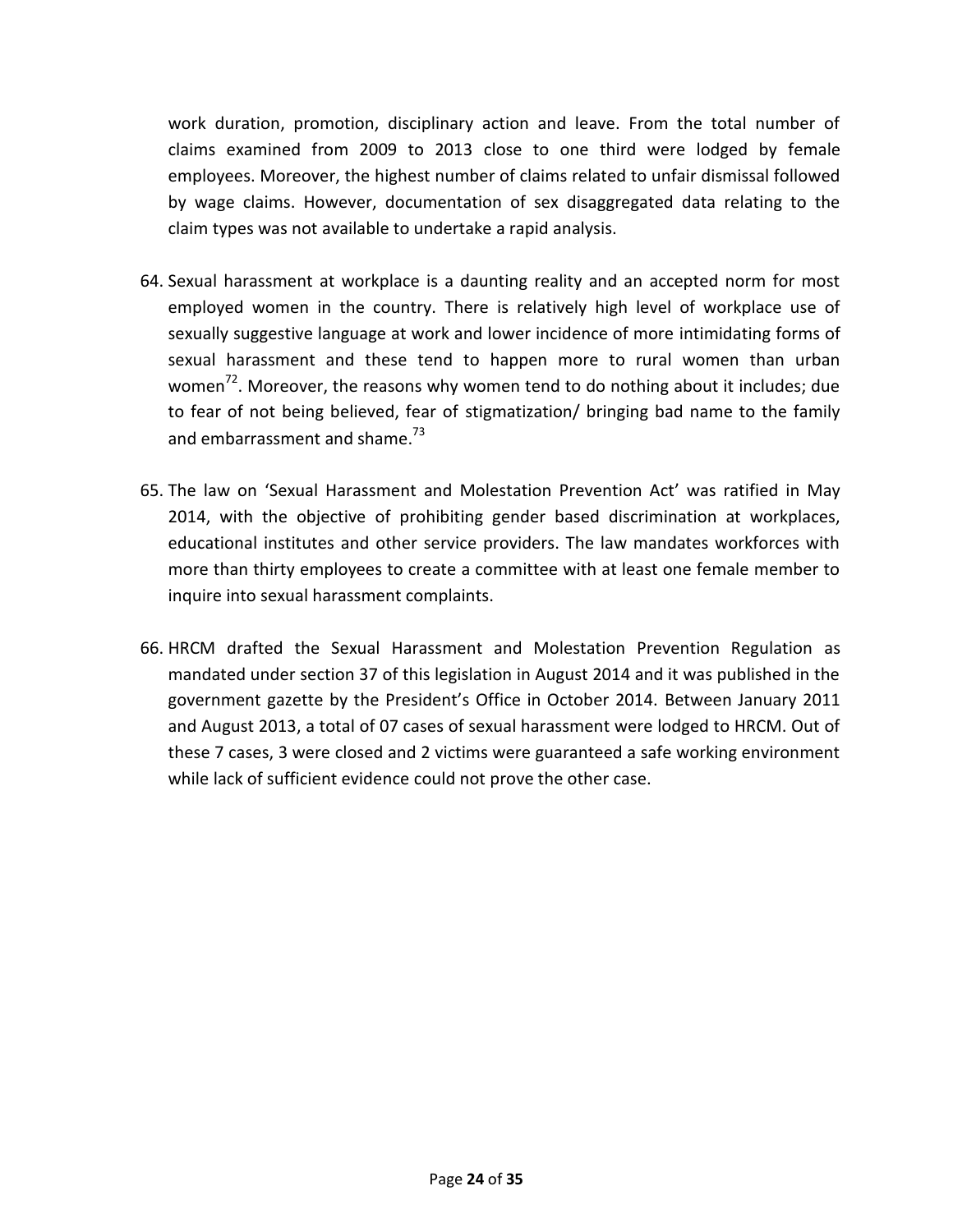| Details of Sexual Harassment Cases lodged to HRCM from 01st January 2011 to 31st August 2013 |                    |               |                             |                             |                   |              |               |                |                   |        |          |
|----------------------------------------------------------------------------------------------|--------------------|---------------|-----------------------------|-----------------------------|-------------------|--------------|---------------|----------------|-------------------|--------|----------|
|                                                                                              | <b>Nationality</b> |               | Average                     | <b>Gender</b>               |                   | Rank         |               | Total no. of   |                   |        |          |
| Year                                                                                         | Local              |               |                             | Age of                      | <b>Victim</b>     |              | <b>Victim</b> |                | <b>Complaints</b> |        |          |
|                                                                                              | Male'              | <b>Atolls</b> | <b>Expatriates</b>          | <b>Victims</b>              |                   | Perpetrator  |               | Perpetrator    |                   |        |          |
| 2011                                                                                         | $\mathbf 0$        | $\mathbf 1$   | $\bf{0}$                    | $25 - 30$                   | 1<br>Female       | 2 Male       | Officer       | In-charge      | 1                 |        |          |
|                                                                                              |                    |               |                             |                             | 2                 | Employee     | Owner         | $\overline{2}$ |                   |        |          |
| $\mathbf{1}$<br>2012                                                                         | 0                  | $\mathbf{1}$  | $25 - 30$                   | <b>Females</b>              | 2 Males           |              | Head of the   |                |                   |        |          |
|                                                                                              |                    |               |                             |                             |                   |              | Officer       | Organization   |                   |        |          |
|                                                                                              |                    |               |                             |                             | $\overline{2}$    |              | Domestic      | Owner          |                   |        |          |
| 2013                                                                                         | $\mathbf{1}$       | $\mathbf 0$   | $\mathbf 1$                 | $30 - 46$<br><b>Females</b> | 2 Males           |              | Servant       | (employer)     | $\overline{2}$    |        |          |
|                                                                                              |                    |               |                             |                             |                   |              |               |                |                   | Worker | Director |
| $\mathbf 0$<br>2014                                                                          |                    |               |                             | 1                           | Male              | Teacher      | school        | $\overline{2}$ |                   |        |          |
|                                                                                              |                    |               | $\mathbf 1$<br>$\mathbf{1}$ | $30 - 46$                   | Female            |              | principal     |                |                   |        |          |
|                                                                                              |                    |               |                             |                             | $\mathbf{1}$      | Junior Staff | Head of the   |                |                   |        |          |
|                                                                                              |                    |               |                             |                             | 2 Males<br>Female |              | Organization  |                |                   |        |          |
| <b>Total</b>                                                                                 |                    |               |                             |                             |                   | 7            |               |                |                   |        |          |

Source: Human Rights Commission of the Maldives (2014).*Details of Sexual Harassment Cases lodged at HRCM from 01st January 2011 to 31st August 2013*

67. It is noteworthy to mention that State is committed to eliminate sexual harassment at workplace by strengthening the development of an internal mechanism at an era where woman are reluctant to come forward to report about this dilemma. However coordinated efforts from the State actors have to be strengthened to overcome the long standing cultural and structural barriers i in the society. In addition, it is also central to intensify advocacy initiatives on sexual harassment in workplace in government institutes and to general public.

### **Recommendations**

- **Take Measures to increase the participation of women in decision making level.**
- **Support and ensure measures to facilitate establishment of childcare facilities.**

#### <span id="page-24-0"></span>**Article 12: Health**

68. Maldives has made substantial progress in achieving many of the Millennium Development Goals (MDGs), such as improving maternal health, and reducing child mortality. Despite the outstanding developments, a *Desk Review on Health Sector of Maldives* conducted by HRCM in 2009 has made apparent that there were serious challenges in the provision of adequate health care facilities to the people.<sup>74</sup> Amongst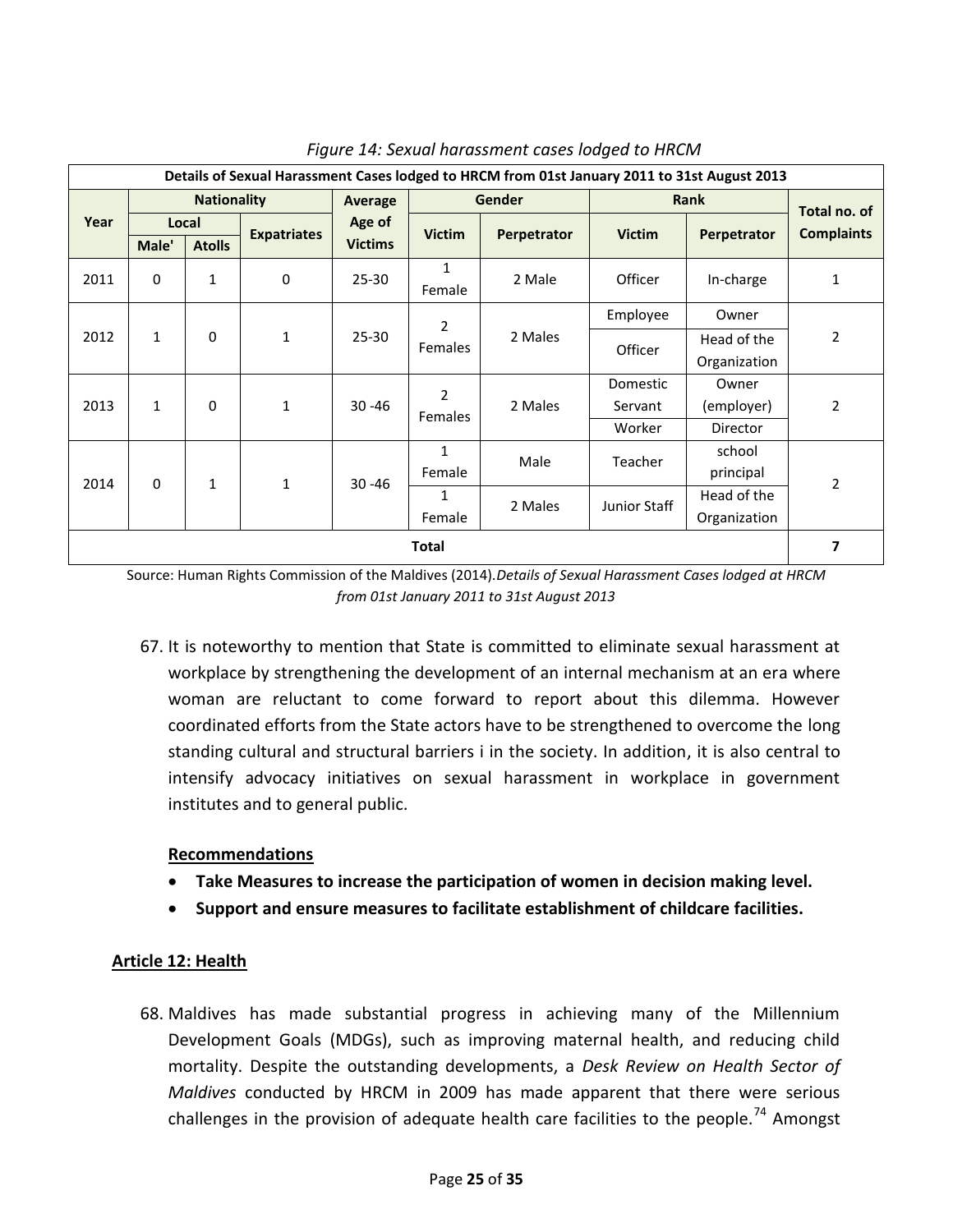these challenges were the issues relating to lack of basic health care facilities in some outer islands), limited access to specialist health care (even in islands where island and regional hospitals are established), regional hospitals not having adequate equipment, lack of systematic development of health personnel across the nation and lack of legislative protections. In addition, the review also highlights the inefficiency and ineffectiveness of health services.<sup>75</sup>

- 69. Although there are regional hospitals and healthcare centres throughout Maldives, basic health services including sexual and reproductive health services are not fully and easily accessible to people living in the atolls. Hospitals/Health centres in the atolls, lack healthcare equipment and professionals including gynaecologists and gynaecology equipment and devices.<sup>76</sup>
- 70. Information gathered from HRCM's the atoll monitoring visits revealed that there have been many incidents where sensitive medical information of patients were leaked from the health centre. As a result, many women do not trust health facilities and their service providers, especially in the islands where small communities live.
- 71. Empirical evidence suggests high numbers of abortions in the Maldives which indicates that sexual relations among teens and unmarried adults are very common.<sup>77</sup> However, there has been no formal study done in this specific area. The second Maldives baseline human rights survey conducted by HRCM stated that illegal abortion is a publicly known issue. A quarter of women and 15.9% of men who took part in the survey answered in the affirmative to the question about knowledge of illegal abortion – which would appear to indicate a relatively high incidence of abortion in the Maldives.<sup>78</sup> Cases of abortion, infanticide and abandoned infants have been often reported in local media<sup>7980</sup>. However, access to contraceptives is limited to married couples to a certain degree in the atolls although it is necessary to provide contraceptive information and access to the youth population. Furthermore, age appropriate sex education is not provided in schools and parents are not aware of the importance of it and are very much against the idea of providing such education. $81$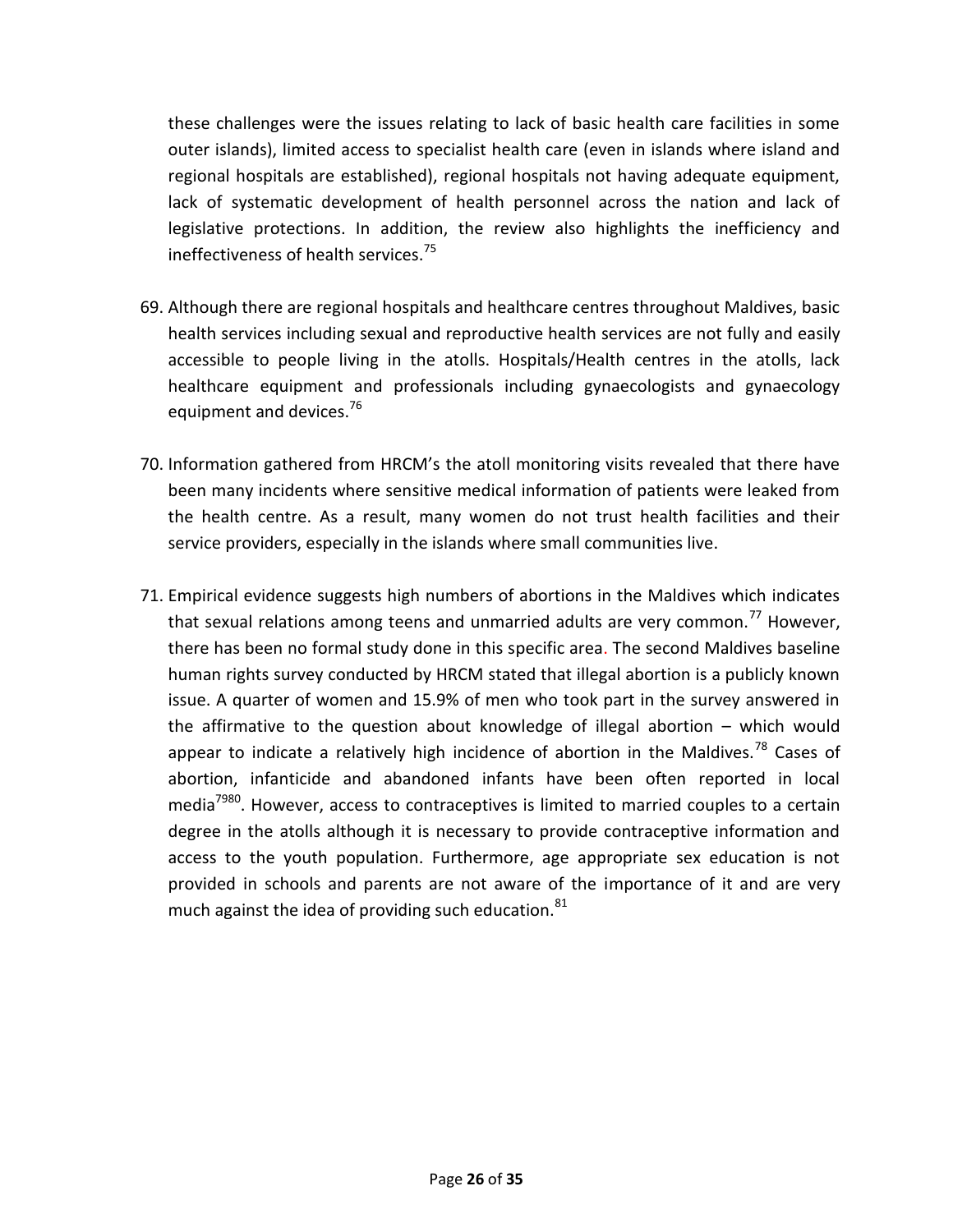

Figure 15: Knowledge of Illegal abortion by sex and Knowledge of illegal abortion by rural and urban areas

Source: SIX YEARS ON – THE RIGHTS SIDE OF LIFE, The second Maldives baseline human rights survey (HRCM)

- 72. A study on the Socio Cultural Factors and Unsafe Abortions in the Maldives provided qualitative research findings on the prevalence of pregnancy and unsafe abortion among unmarried youth. $^{82}$  According to the study, "abortions were more common among unmarried youths than among married couples".<sup>83</sup> The 2009 Maldives Demographic Health Survey (MDHS) found that from a sample of 1198 youth respondents, 39 percent responded yes when asked if any of their unmarried friends had told them that they had initiated sexual activity.<sup>84</sup> Furthermore, youth perception also shows that 90 percent agreed to the statement that it is more common now for "couples to initiate sexual intercourse before marriage".<sup>85</sup>
- 73. Although female circumcision has long been abolished in Maldives, recent anecdotal reports of female circumcision<sup>86</sup> suggests that it is an emerging issue for which proactive measures are necessary to be taken by the state. In 2011, then the Vice President of Maldives Dr Mohamed Waheed Hassan expressed concerns about reports of female genital mutilations occurring in Maldives. He further expressed concerns over people justifying the practice on radio and television programs.<sup>87</sup> Many people including NGOs and news websites advocating for the rights of women raised concerns over religious scholars endorsing this practice as something obligated in Islam. $^{88}$  However, it is not clear whether any work has been done in this area to clearly understand the extent to which this practice is occurring in Maldives. Ministry of Law and Gender has informed HRCM that there is not enough information to suggest this as an emerging issue which needs to be addressed.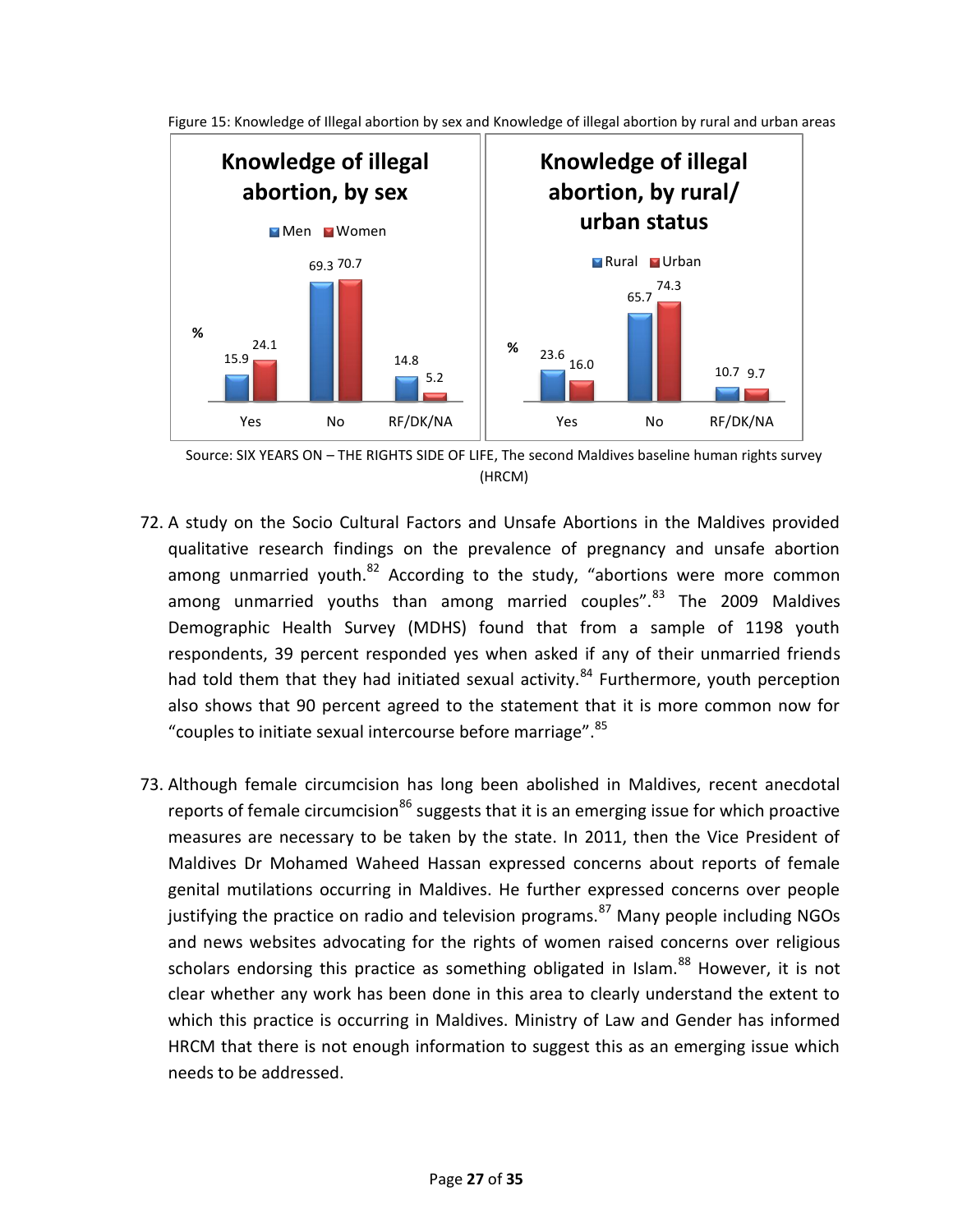74. While some important legislation pertaining to the right to health such as Public Health Act and *Thalassaemia Control* Act were enacted in the parliament, equally important legislation such as Medical Negligence or Malpractice, Medicine Act and Maternal and Child Health Act are yet to be passed by the Parliament. HRCM in its statement issued on the occasion to mark the World Health Day (2011) called upon the government to formulate new legislation to strengthen and monitor health services delivery in the country<sup>89</sup>.

# <span id="page-27-0"></span>**HIV/AIDS**

75. Despite the fact that Health Protection Agency (HPA), mandated with HIV/AIDS prevention/control, is constantly monitoring and providing support for the identified HIV patients, the agency is worried that the health system may not be able to respond effectively to a potential HIV outbreak. Although the recent data indicates probability of such an outbreak especially among one of the key population groups, the national program lacks prevention programs and specialized care for population groups at risk. HPA is not adequately funded and needs capacity to lay down such a system. There are no prevention services for high risk groups, increasing the risk of spreading HIV.<sup>9091</sup> High risk factors including sharing of needles to inject drugs, high risk sexual behaviour among young key populations of adolescents and youth could contribute to an increased prevalence of HIV/AIDS. $^{92}$ It is alarming that there is no screening system for HIV/AIDS and STI in the prison system; considering some of the people living with HIV (PLHIV) go in and out of prison as repeated offenders.  $93$ 

# **Recommendations**

- **Facilitate equal access to healthcare for people, especially women, living in rural areas.**
- **Take measures to ensure confidentiality of patients' personal and sensitive information, especially women.**
- **Disseminate information on effective and age appropriate sex education programs designed to decrease unwanted pregnancies and unsafe abortions and to increase use of contraceptives.**

# <span id="page-27-1"></span>**Article 13: Social and Economic Benefits**

- 76. Notable effort was undertaken by the state to strength the legislative framework on social protection, which led to the enforcement of the following legislation.
	- **Pension Act (2009)**
	- Law on Protecting the Rights of Disabled Persons and Provisions of Financial Support (2010)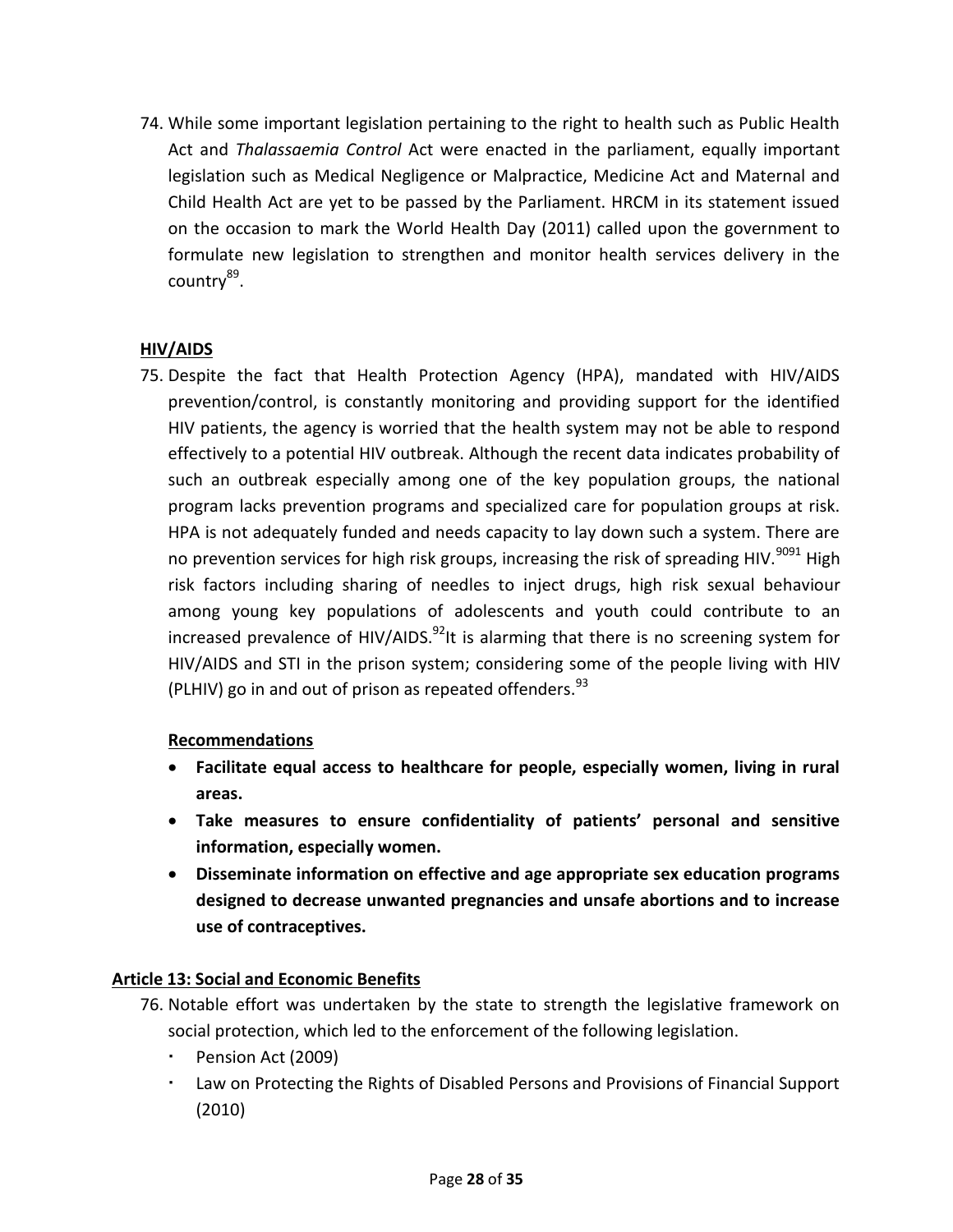- Law on National Social Health Insurance System (2011)
- Social Protection Act (2014)
- 77. A number of social protection schemes were introduced during this reporting period. The table below shows the allowances entitled under social protection schemes. The design of these schemes appears to be ad-hoc, and not in an integrated manner<sup>94</sup>. This is partly because of the lack of information on the poor and vulnerable groups<sup>95</sup>.

| Some of Social Protection Schemes  |                                                     |  |  |  |
|------------------------------------|-----------------------------------------------------|--|--|--|
| Monthly allows entitled<br>Scheme  |                                                     |  |  |  |
| Parent taking care of foster child | MRF 500 (\$32)                                      |  |  |  |
| Foster child                       | MRF 1000 (\$64)                                     |  |  |  |
| A Person With Disability           | MRF 2000 (\$129)                                    |  |  |  |
|                                    | MRF 1000 (\$64) per child and allowance entitled up |  |  |  |
| Single parent                      | to 3 children MRF 3000 (\$ 194) only                |  |  |  |

Figure 16: Some of the Social Protection Schemes

*Source: information shared by NSPA during recommendation follow up meetings held in 2013*

78. Atoll/Island council play an administrative role in processing the forms, and anecdotal evidence suggests that many atoll/island councils provide assistance to vulnerable groups to fill up the necessary forms to apply for the social protection schemes. Nonetheless it is important to understand the challenges faced by women in general in accessing such schemes. Meanwhile National Social Protection Agency (NSPA) does not have an estimate of how many persons in the country are eligible for the various social schemes, there are no estimates on how many eligible beneficiaries remain outside the domain of the schemes.<sup>96</sup> Additionally the data published below is not available in sex disaggregated manner thus it is difficult to provide information on women beneficiaries. The table below shows the number of persons that received benefits under different social protection schemes.

|  | Figure 17: Number of persons covered under different social protection schemes |
|--|--------------------------------------------------------------------------------|
|--|--------------------------------------------------------------------------------|

| NUMBER OF PERSONS COVERED UNDER DIFFERENT SOCIAL PROTECTION SCHEMES, 2012 |                                                     |                                          |          |                                          |          |                                                       |                                       |
|---------------------------------------------------------------------------|-----------------------------------------------------|------------------------------------------|----------|------------------------------------------|----------|-------------------------------------------------------|---------------------------------------|
|                                                                           | <b>HEALTH</b><br><b>INSURANCE</b><br><b>SCHEMES</b> | <b>SINGLE PARENT</b><br><b>ALLOWANCE</b> |          | <b>FOSTER PARENT</b><br><b>ALLOWANCE</b> |          | <b>EMERGENC</b><br><b>Y MEDICAL</b><br><b>WELFARE</b> | <b>Disability</b><br><b>Allowance</b> |
|                                                                           | Aasandha                                            | Parent                                   | Children | Parent                                   | Children |                                                       |                                       |
| Repu<br>blic                                                              | 275,175                                             | 3,025                                    | 5,520    | 44                                       | 52       | 831                                                   | 4,408                                 |
| Male'                                                                     | 45,101                                              | 937                                      | 1,606    | 12                                       | 15       | 200                                                   | 945                                   |
| Atolls                                                                    | 230,074                                             | 2,088                                    | 3,914    | 32                                       | 37       | 631                                                   | 3,463                                 |

Source: Department of planning (2013).Source: Department of Planning (2013). *Statistical Year Book of Maldives*  2013. Retrieved on December 10<sup>th</sup> 2014 from<http://planning.gov.mv/yearbook2013/yearbook.html>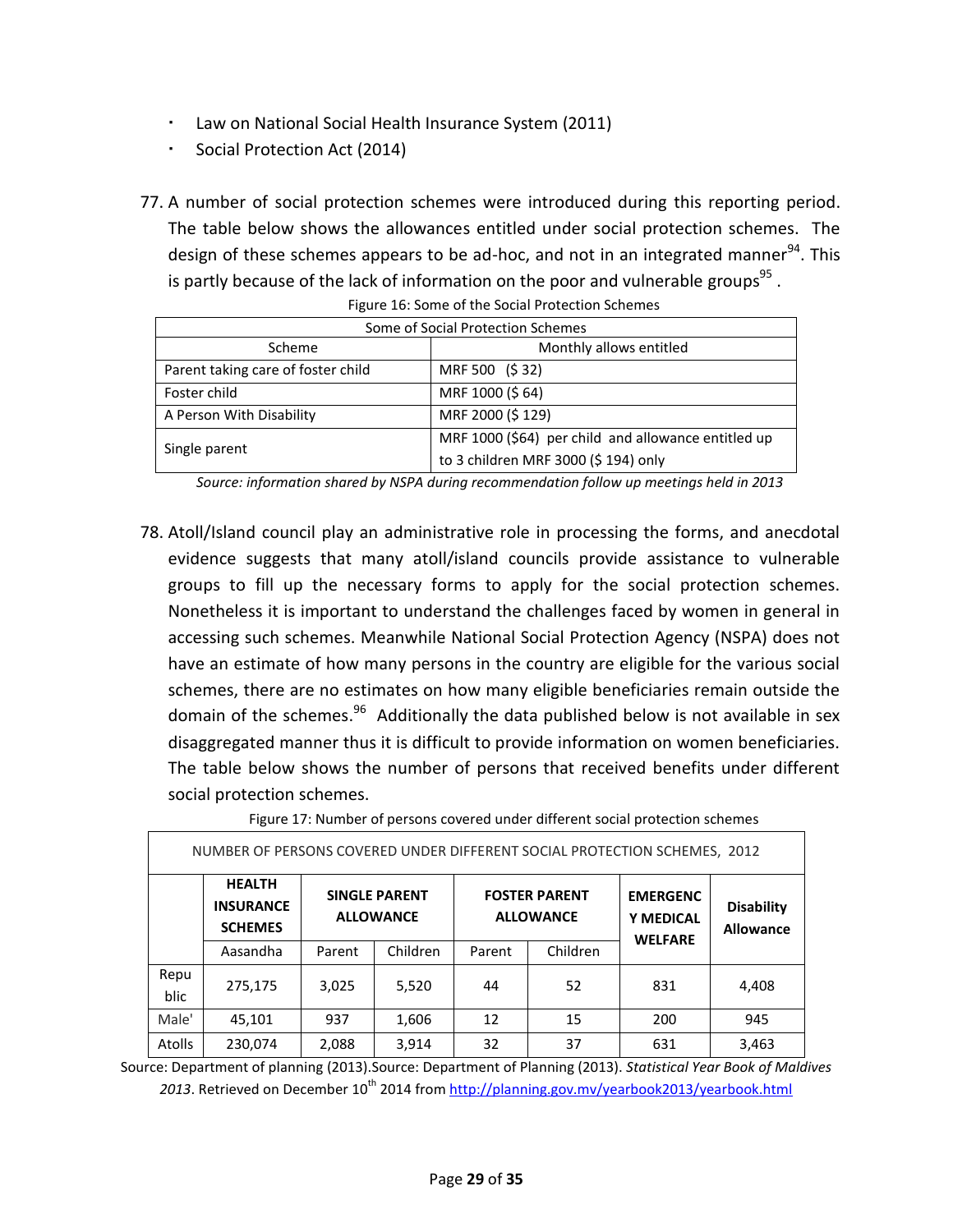- 79. Some of the challenges by institutions in implementing social protection schemes targeted for vulnerable groups include lack of institutional mechanisms, human resource constraints and multi-sectoral coordination between relevant stakeholders. Moreover institutions are yet to undertake an assessment on the impact such programs had on targeted populations, considering the limited options available for economic empowerment of women.
- 80. The table below shows information about women's status as beneficiaries of pension. Bulk of the contributions of pension scheme adds to the basic pension, and almost half of the beneficiaries of basic pension are female. A small fraction of the contributions of pension scheme goes to retirement pension and percentage of females from private sector who contribute to retirement pension scheme remains at a minimal level. Even though home based female workers have the option to participate in the Retirement Pension Scheme as self-employed persons, so far no one is registered as self-employed.

|                                           | percentage share of female beneficiaries |      |       |       |  |
|-------------------------------------------|------------------------------------------|------|-------|-------|--|
| Scheme                                    | 2011                                     | 2012 | 2013  | 2014  |  |
| <b>Basic Pension</b>                      | 48                                       | 48   | 48.17 | 48.51 |  |
| <b>Maldives Retirement Pension Scheme</b> | 19                                       | 26   | 14.46 | 15.13 |  |
| <b>Other Pension</b>                      | 26                                       | 25   | 27.73 | 27.86 |  |
| Senior Citizen Allowance                  |                                          |      |       | 47.92 |  |

Figure 18: number of beneficiaries by pension scheme

81. An Assessment on Small and Medium Enterprises (SME) Loan Scheme undertaken by Ministry of Economic Development (MoED) in 2013 highlighted that SME loan scheme aimed to facilitate broader SME participation in the economy. This assessment evaluated the 2009-2010 Scheme that totalled a sum of over MVR 18.8 million (USD 1.22 million) provided loans from varying sizes from MVR 50,000 (USD 3,242.54) to 200,000 (USD 12970.17) to 266 beneficiaries plus the 2011- Line of Credit Facility (LCF) Scheme that totalled a sum of MVR 46.3 million provided loans between MVR 100,000 (6,485.08) to MVR 1,000,000 (USD 64850.84) to a total 89 beneficiaries. This assessment highlighted that SME loan schemes had a pre-set target of awarding 40 percent of all loans to women entrepreneurs, however, women were represented as 30 percent loan beneficiaries of schemes while men represented 56 percent and companies represented remaining 6 percent (distinction on companies with women's ownership was

*Source:* Department of planning (2013).Source: Department of Planning (2013). *Statistical Year Book of Maldives 2013*. Retrieved on December 10th 2014 from<http://planning.gov.mv/yearbook2013/yearbook.html> & *information received from Maldives Pension Administration Office (2014 and 2013)*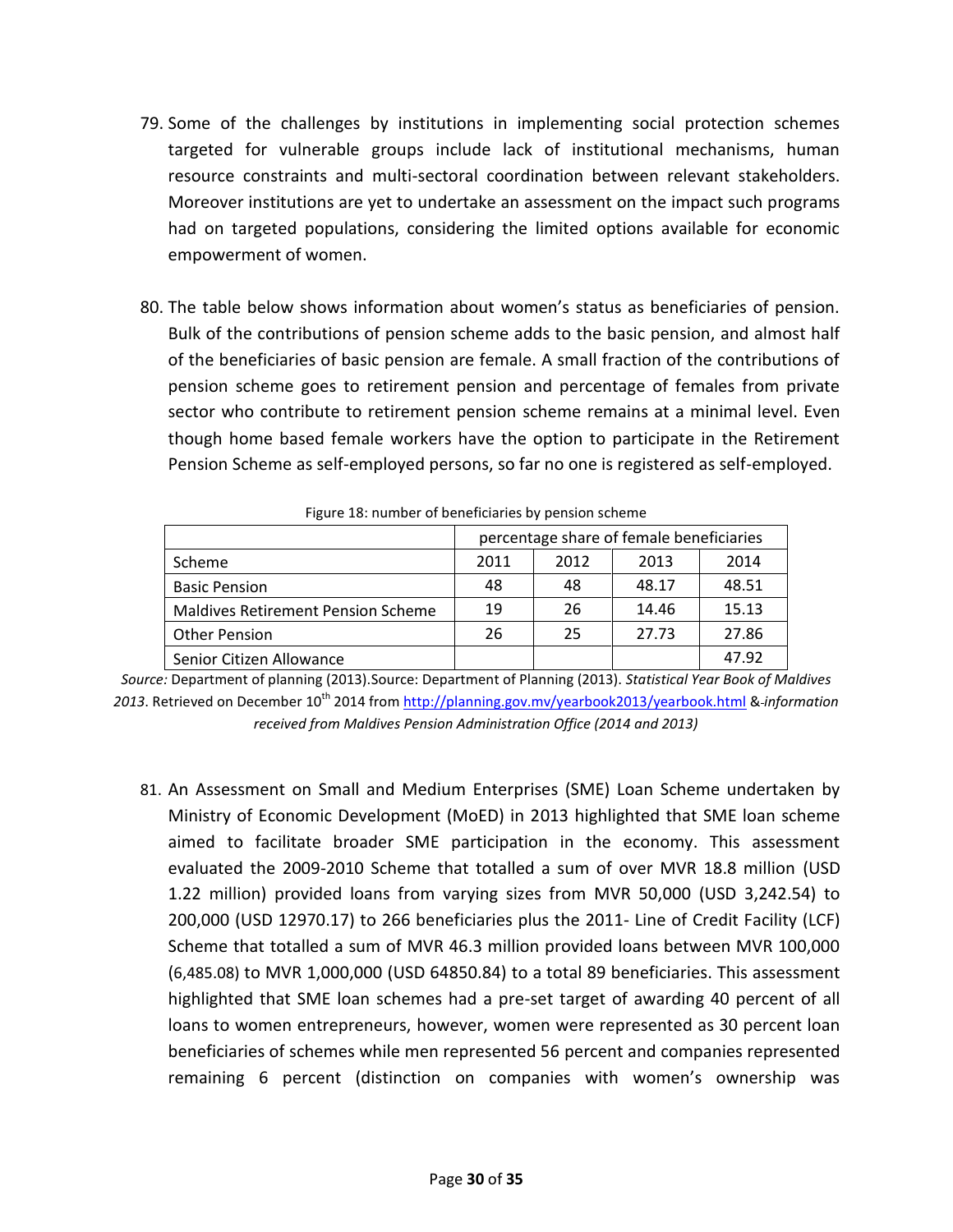made).Furthermore, it also drew attention to the fact that there was limited knowledge in finance, management, loan process and terms especially in the island communities.<sup>97</sup>

## **Recommendations**

 **Establish a mechanism to manage and effectively coordinate service provision and information relating to social protection.**

## <span id="page-30-0"></span>**Article 15 & 16: Law, Marriage and Family**

Concluding Observation: Law reform in Family Law and comparative jurisprudence on the interpretations of Islamic Law (CO2007/3, para. 36 & 37)

- 82. All marriages in Maldives need to be registered with the courts and out of court marriages are not legally recognized. However there are reports of unregistered marriages encouraged by some religious scholars claiming that registering marriages with the courts is un-Islamic and unnecessary.  $98,99$  HRCM in its monitoring visits also found that there were some marriages that were not registered with the Courts. State institutions acknowledge this information and raised concerns that children born to such marriages could face serious legal issues and difficulties in accessing their fundamental rights and freedoms. Similarly, women in such marriages are bound to face social and legal consequences.<sup>100</sup>
- 83. The committee recommended withdrawing reservations to Article 16 on revisions to the law on marriage and family relations (CO 2007/3, para. 12). Government has agreed to remove the reservation to Article 16.  $1(a)(b)(e)(g)(h)$  and 2 of CEDAW, however, it has not been finalised yet.<sup>101</sup> While matters relating to gender equality as applied to family and marriage laws are based on Sharia, MLG informed HRCM that it is exploring possibilities of removing reservation to parts of Article 16 in harmony with Islam and Sharia.

### **Recommendations**

- **Take appropriate measures to deal with extreme ideologies and practices which can lead to cultural and societal problems.**
- **Remove reservation from Article 16**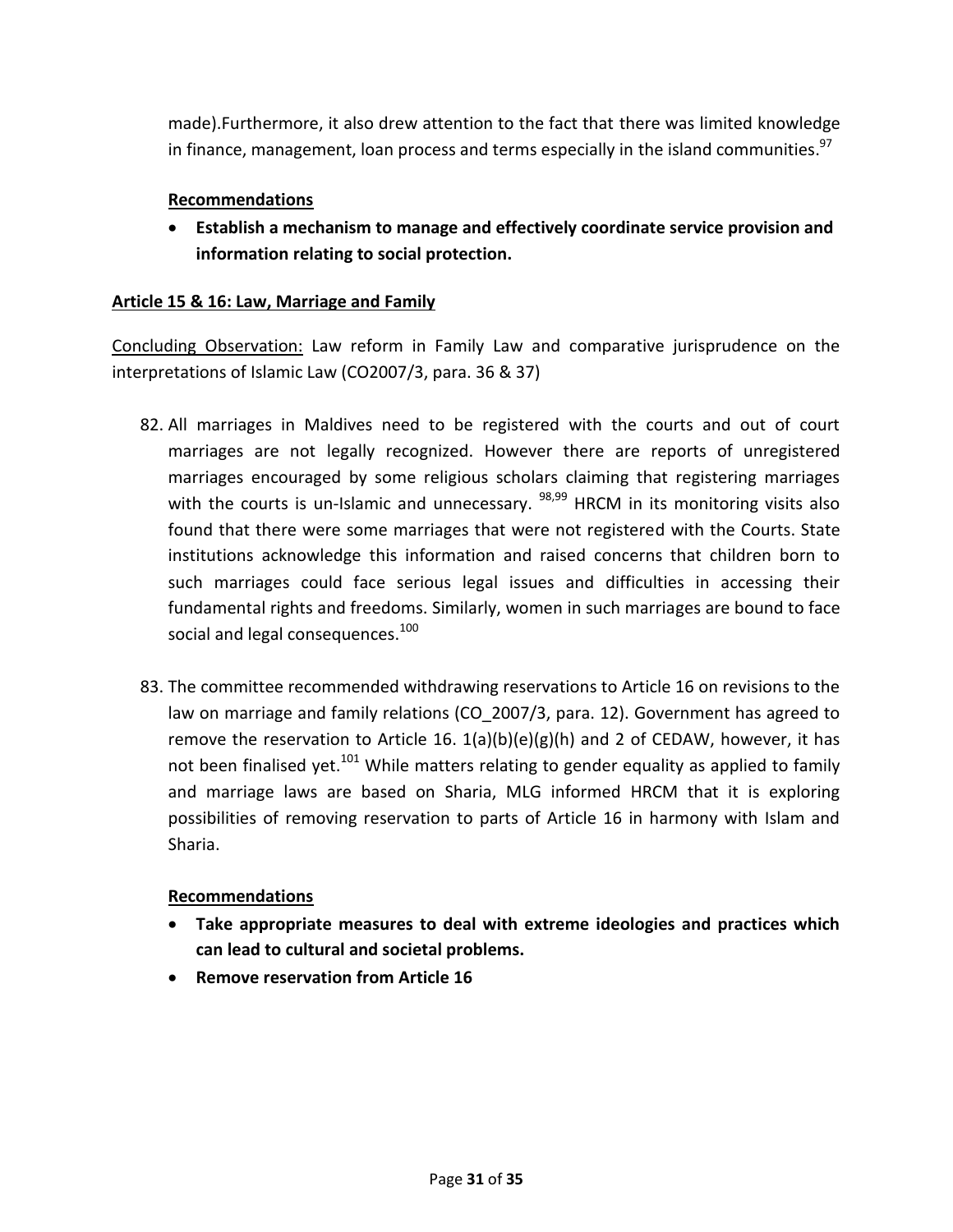#### **References**

<sup>1</sup>President's Office.(2014). President establishes the Ministry of Law and Gender. Retrieved December 26, 2014, from <http://presidencymaldives.gov.mv/Index.aspx?lid=11&dcid=14538>

2 Human Rights Commission of the Maldives (2012).*Atoll Monitoring Findings* (unpublished),HRCM

 $3$  Information obtained from stakeholder meetings June to August 2014

 $4$ Ibid

 $\overline{\phantom{a}}$ 

 $5$ lbid

6 SunOnline.(2014). *Government to increase women in influential posts to 33 percent.*Sun.mvOnline.Retrieved December 26, 2014, fro[mhttp://www.sun.mv/english/21979](http://www.sun.mv/english/21979)

7 Capital Market Development Authority.(2013).*[CMDA Encourages Women to Participate in Companies Board of](http://cmda.gov.mv/docs/News-women-in-board.pdf)  [Directors.](http://cmda.gov.mv/docs/News-women-in-board.pdf)*Retrieved December 26, 2014, fro[mhttp://cmda.gov.mv/publications/press-release-and-information-for-media/](http://cmda.gov.mv/publications/press-release-and-information-for-media/)  ${}^{8}$ The second baseline human rights survey "Six Years On - The Right Side of Life", HRCM,

<http://www.hrcm.org.mv/publications/otherreports/TheRightSideOfLife10122012Eng.pdf>

 $^{9}$ The second baseline human rights survey "Six Years On - The Right Side of Life", HRCM, <http://www.hrcm.org.mv/publications/otherreports/TheRightSideOfLife10122012Eng.pdf>

 $10$  Information obtained from atoll monitoring visits (2012) and stakeholder meetings

<sup>11</sup>Department of National Planning, Ministry of Finance and Treasury (2010).*Millennium Development Goals, Maldives Country Report 2010.* Retrieved May 25, 2014, from

<http://www.mv.undp.org/content/dam/maldives/docs/publicationsgeneral/MDG%20Mv%202010.pdf>

<sup>12</sup>President's Office.(2014).President revises mandate of the Ministry of Youth and Sports Retrieved on December 11<sup>th</sup>, 2014 fro[mhttp://www.presidencymaldives.gov.mv/Index.aspx?lid=11&dcid=14509](http://www.presidencymaldives.gov.mv/Index.aspx?lid=11&dcid=14509)

<sup>13</sup>The Global Fund Supported Programme in Maldives November, Ministry of Health (2008). *Biological and Behavioural Survey on HIV/AIDS – 2008.*Retrieved May 19,2014, from http://www.health.gov.mv/HIV/BBS%20Maldives%202008.pdf

 $14$ National Aids Programme, Centre for Community Health and Disease Control, Ministry of Health and Family (2010-2011). *Country Progress Report.* Retrieved May 19,2014, from

http://www.unaids.org/en/dataanalysis/knowyourresponse/countryprogressreports/2012countries/ce\_MV\_Narrative\_Report[ 1].pdf

 $15$ <sub>Ibid</sub>

<sup>16</sup>Human Rights Commission of the Maldives (2009). Rapid Assessment of the Employment Situation in the Maldives. Retrieved May 19,2014, from http://hrcm.org.mv/publications/otherreports/TheEmploymentSituationintheMaldivesEng.pdf

<sup>17</sup>The second baseline human rights survey "Six Years On - The Right Side of Life", HRCM

<sup>18</sup>Inter Parliamentary Union. (2014). *Descending order of the percentage of women in the lower or single House*. Retrieved December 11, 2014, from <http://www.ipu.org/wmn-e/classif.htm>

<sup>19</sup> WOMEN'S EMPOWERMENT IN POLITICAL PROCESSES IN THE MALDIVES, 2014. IFES

<sup>20</sup>President's Office (2013).High Commissioners & Ambassadors.Retrieved on December 11<sup>th</sup>, 2014

fro[mhttp://www.presidencymaldives.gov.mv/Index.aspx?lid=100](http://www.presidencymaldives.gov.mv/Index.aspx?lid=100)

<sup>21</sup> Response to enquiries received from Ministry of Foreign Affairs, 2014

<sup>22</sup>Human Rights Commission of the Maldives (2012).*Shadow Report Under International Covenant on Civil and Political Rights in response to Maldives Initial State Report*.Retrieved May 19,2014, from

http://hrcm.org.mv/publications/otherreports/HRCM\_Shadow\_report\_to\_ICCPR.pdf

<sup>23</sup>Department of Planning (2010). Millennium Development Goals, Maldives Country Report 2010. Maldives: Department of National Planning Retrieved May 19,2014,

fromhttp://www.mv.undp.org/content/dam/maldives/docs/publicationsgeneral/MDG%20Mv%202010.pdf

<sup>24</sup>Department of National Planning (2012).*ICPD Beyond 2014, Maldives Operational Review 2012, Progress,Challenges and Way forward.* Retrieved May 25, 2014fro[m http://www.planning.gov.mv/publications/2013/ICPD%20Beyond%202014%20-](http://www.planning.gov.mv/publications/2013/ICPD%20Beyond%202014%20-%20Maldives%20Operational%20Review%202012-13.05.2013.pdf) [%20Maldives%20Operational%20Review%202012-13.05.2013.pdf](http://www.planning.gov.mv/publications/2013/ICPD%20Beyond%202014%20-%20Maldives%20Operational%20Review%202012-13.05.2013.pdf)

25<br><sup>25</sup>Ministry of Education (2014). *School Statistics 2013.* Retrieved on December 17<sup>th</sup>, 2014 from [http://www.moe.gov.mv/assets/upload/STAT\\_BOOK\\_2013.pdf](http://www.moe.gov.mv/assets/upload/STAT_BOOK_2013.pdf)

<sup>26</sup>UN, Division for the Advancement of Women. Replies to Questionnaire on the implementation of the the Beijing Platform for Action *(A/52/231).Retrieved May 22, 2014. From* 

http://www.un.org/womenwatch/daw/followup/responses/maldives.htm

27<br><sup>27</sup>Ministry of Education.(2014). *School Statistics 2013.* Retrieved on December 17<sup>th</sup>, 2014 from [http://www.moe.gov.mv/assets/upload/STAT\\_BOOK\\_2013.pdf](http://www.moe.gov.mv/assets/upload/STAT_BOOK_2013.pdf)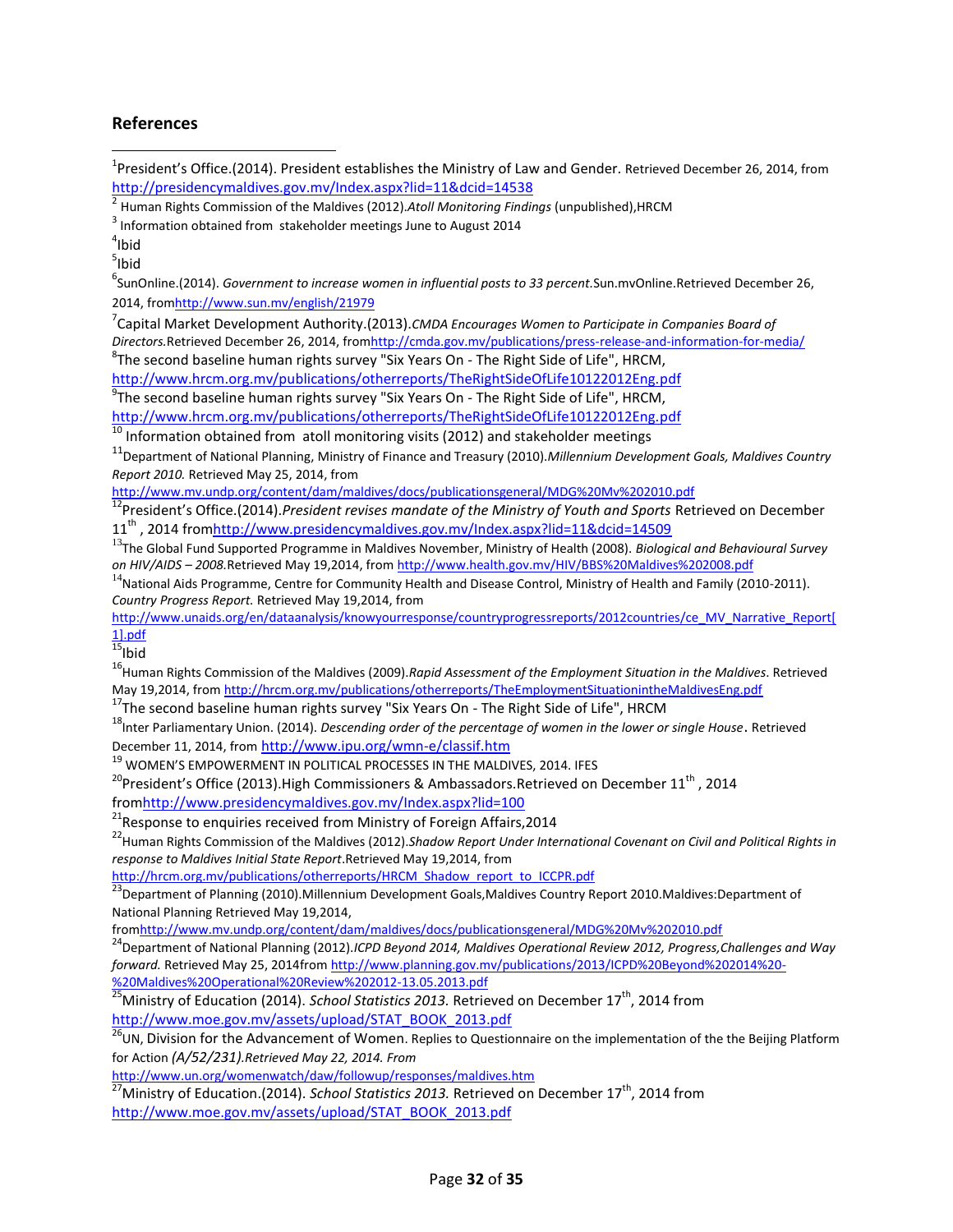<sup>28</sup>Department of National Planning, Statistics Division (2009-2010) .*Household Income and Expenditure Survey* (p25 to p33). Retrieved December 11,2014, from

<http://planning.gov.mv/hies/HIES2012/FINAL%20HIES%20report%20for%20website.pdf>

<sup>29</sup>Aturupane, Harsha. Shojo, Mari. (2012). *Enhancing the Quality of Education in the Maldives: Challenges and prospects*. South Asia Human Development Sector report no. 51. Washington, DC: World Bank. Retrieved August 18, 2014 from [http://www](http://www-wds.worldbank.org/external/default/WDSContentServer/WDSP/IB/2012/04/05/000406484_20120405155733/Rendered/PDF/679180NWP00PUB07903B0Report00No.510.pdf)[wds.worldbank.org/external/default/WDSContentServer/WDSP/IB/2012/04/05/000406484\\_20120405155733/Rendered/PDF/6](http://www-wds.worldbank.org/external/default/WDSContentServer/WDSP/IB/2012/04/05/000406484_20120405155733/Rendered/PDF/679180NWP00PUB07903B0Report00No.510.pdf) [79180NWP00PUB07903B0Report00No.510.pdf](http://www-wds.worldbank.org/external/default/WDSContentServer/WDSP/IB/2012/04/05/000406484_20120405155733/Rendered/PDF/679180NWP00PUB07903B0Report00No.510.pdf)

<sup>30</sup>Gunatilaka, R. (2013).*Employment Challenges in the Maldives,* ILO Country Office for Sri Lanka and the Maldives*.* Retrieved 11<sup>th</sup> August 2014, from http://www.ilo.org/wcmsp5/groups/public/---asia/---ro-bangkok/---ilo-

colombo/documents/publication/wcms\_232216.pdf

<sup>31</sup>Human Rights Commission of the Maldives (2012).Atoll Monitoring report (unpublished),HRCM

 $32$ Ibid

 $\overline{\phantom{a}}$ 

 $33$ Ibid

 $34$ Response to enquiries received from TVET (2014)

 $35$  Ibid

<sup>36</sup>United Nations.(2014). *Maldivian Women's vision Document*. Retrieved 9th August 2014 from

[http://www.mv.undp.org/content/dam/maldives/docs/Democratic%20Governance/Maldivian\\_Womens\\_Vision\\_d](http://www.mv.undp.org/content/dam/maldives/docs/Democratic%20Governance/Maldivian_Womens_Vision_document_2014.pdf) [ocument\\_2014.pdf](http://www.mv.undp.org/content/dam/maldives/docs/Democratic%20Governance/Maldivian_Womens_Vision_document_2014.pdf)

<sup>37</sup>UNDP, Maldives (2014).*Maldives human development report 2014 bridging the divide: Addressing vulnerability, reducing inequality.* Retrieved 9th August 2014 from

[http://www.mv.undp.org/content/dam/maldives/docs/Policy%20and%20Inclusive%20Growth/Maldives\\_HDR\\_2014/Maldives\\_](http://www.mv.undp.org/content/dam/maldives/docs/Policy%20and%20Inclusive%20Growth/Maldives_HDR_2014/Maldives_HDR2014_Summary.pdf) [HDR2014\\_Summary.pdf](http://www.mv.undp.org/content/dam/maldives/docs/Policy%20and%20Inclusive%20Growth/Maldives_HDR_2014/Maldives_HDR2014_Summary.pdf)

<sup>38</sup>Gunatilaka, R. (2013).*Employment Challenges in the Maldives,* ILO Country Office for Sri Lanka and the Maldives*.* Retrieved 11<sup>th</sup> August 2014, from http://www.ilo.org/wcmsp5/groups/public/---asia/---ro-bangkok/---ilo-

colombo/documents/publication/wcms\_232216.pdf

<sup>39</sup>Ibid

 $40$ Ibid

<sup>41</sup>Jaufar, S. (2014).*Maldivian Women's Vision Document.* Retrieved 14<sup>th</sup> August 2014, from

[http://www.mv.undp.org/content/dam/maldives/docs/Democratic%20Governance/Maldivian\\_Womens\\_Vision\\_d](http://www.mv.undp.org/content/dam/maldives/docs/Democratic%20Governance/Maldivian_Womens_Vision_document_2014.pdf) [ocument\\_2014.pdf](http://www.mv.undp.org/content/dam/maldives/docs/Democratic%20Governance/Maldivian_Womens_Vision_document_2014.pdf) UNDP: Maldives

<sup>42</sup>ILO (2013).*Maldives ratifies the eight ILO fundamental Conventions*. Retrieved December 28, 2014, from [http://www.ilo.org/colombo/info/pub/pr/WCMS\\_201859/lang--en/index.htm](http://www.ilo.org/colombo/info/pub/pr/WCMS_201859/lang--en/index.htm)

<sup>43</sup>Gunatilaka, R. (2013).*Employment Challenges in the Maldives,* ILO Country Office for Sri Lanka and the Maldives*.* Retrieved 11th August 2014, from http://www.ilo.org/wcmsp5/groups/public/---asia/---ro-bangkok/---ilo-

colombo/documents/publication/wcms\_232216.pdf<br>
44th: 1.25

 $^4$ Ibid, p25

<sup>45</sup>Department of National Planning, Statistics Division (2009-2010) .*Household Income and Expenditure Survey* (p25 to p33). Retrieved December 11,2014, from

<http://planning.gov.mv/hies/HIES2012/FINAL%20HIES%20report%20for%20website.pdf>

 $46$ Ibid (p50)

 $47$ Ibid (p39)

48Responses to enquiries from Civil Service Commission

 $^{49}$ Ibid

 $50$ <sub>Ibid</sub>

 $51$  Ibid

<sup>52</sup> Bank of Malidves.(2014).*BML to introduce flexible working options for staff.* Retrieved on December 17<sup>th</sup>, 2014 from [http://www.bankofmaldives.com.mv/system/comfy/cms/files/files/000/000/179/original/PR-](http://www.bankofmaldives.com.mv/system/comfy/cms/files/files/000/000/179/original/PR-_BML_to_introduce_flexible_working_options_for_staff_-_English.pdf)

BML to introduce flexible working options for staff - English.pdf

<sup>53</sup>Gunatilaka, R. (2013).*Employment Challenges in the Maldives,* ILO Country Office for Sri Lanka and the Maldives (p7)*.* Retrieved 11<sup>th</sup> August 2014, from http://www.ilo.org/wcmsp5/groups/public/---asia/---ro-bangkok/---ilocolombo/documents/publication/wcms\_232216.pdf

<sup>54</sup> Ibid

 $55$ Ibid

56<sub>Ibid</sub>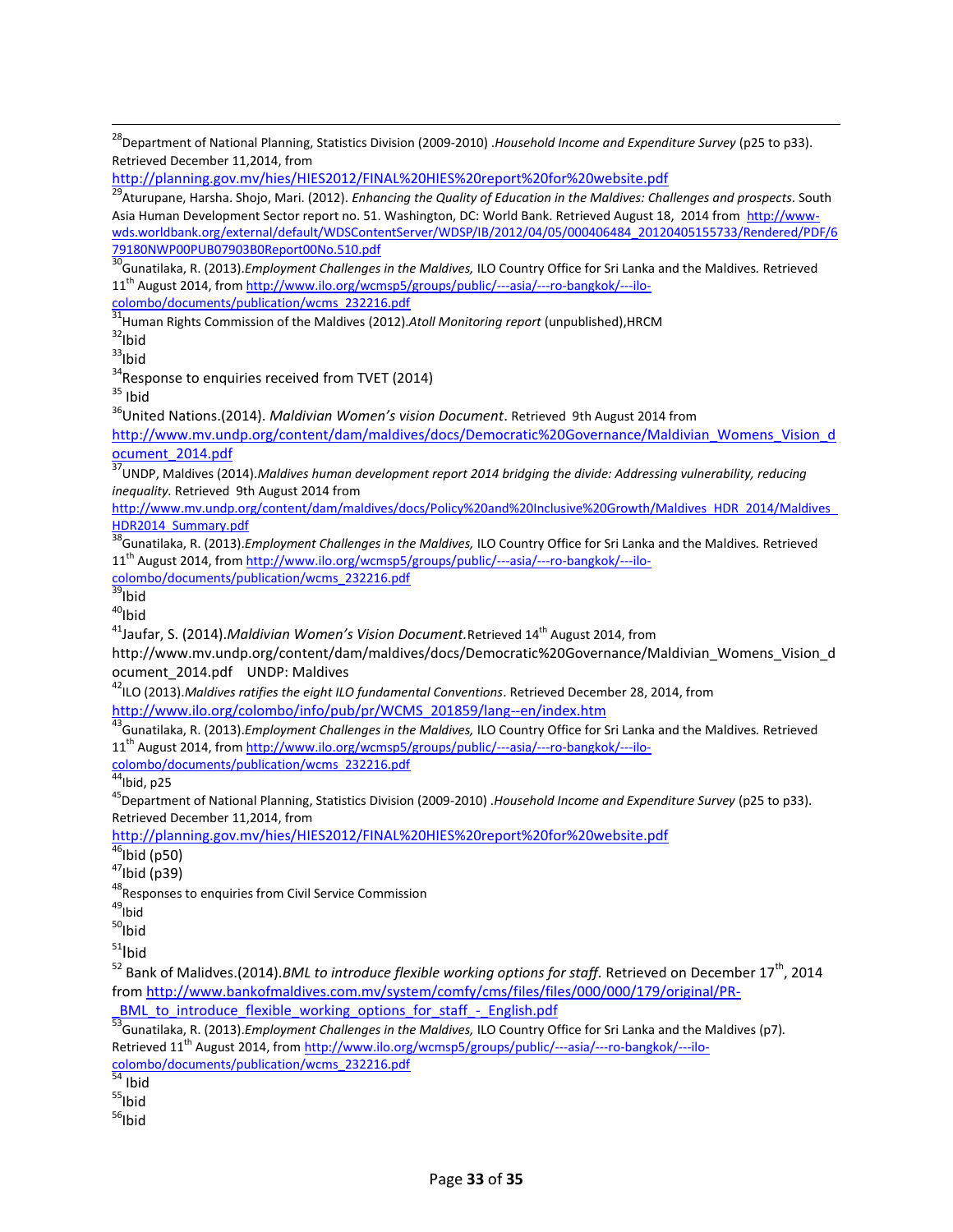<sup>57</sup>Department of National Planning, Statistics Division (2009-2010) .*Household Income and Expenditure Survey*(p43) . Retrieved December 11,2014, from

<http://planning.gov.mv/hies/HIES2012/FINAL%20HIES%20report%20for%20website.pdf>

 $58$ Ibid (p47)

 $\overline{\phantom{a}}$ 

 $59$ Ibid (p48)

 $^{60}$ Human Rights Commission of the Maldives (2009). Rapid Assessment of the Employment Situation in the Maldives. Retrieved May 19,2014, from

<http://hrcm.org.mv/publications/otherreports/TheEmploymentSituationintheMaldivesEng.pdf>

<sup>61</sup>Department of National Planning, Statistics Division (2009-2010) .*Household Income and Expenditure Survey*(p55) . Retrieved December 11,2014, from

<http://planning.gov.mv/hies/HIES2012/FINAL%20HIES%20report%20for%20website.pdf>

 $62$ Ibid(p58)

 $63$ Ibid(p58)

 $64$ Ibid(p58)

<sup>65</sup>Gunatilaka, R. (2013).*Employment Challenges in the Maldives,* ILO Country Office for Sri Lanka and the Maldives (p26)*.* Retrieved 11<sup>th</sup> August 2014, from http://www.ilo.org/wcmsp5/groups/public/---asia/---ro-bangkok/---ilocolombo/documents/publication/wcms\_232216.pdf

 $\frac{66}{6}$ Civil Service Commission.(2013).17<sup>th</sup> Amendment to the Civil Service Regulation 2010 Retrieved on 11<sup>th</sup> December 2014 from<http://www.csc.gov.mv/wp-content/uploads/CS-Gavaaidhu-17-vana-islaah.pdf>

<sup>67</sup>Department of National Planning, Statistics Division (2009-2010) .*Household Income and Expenditure Survey* (p51). Retrieved December 11,2014, from

<http://planning.gov.mv/hies/HIES2012/FINAL%20HIES%20report%20for%20website.pdf>

 $^8$ Ministry of Tourism, Arts and Culture.(2011). Strategic Human Resource Development Plan for the tourism Industry 2011 – 2015, Draft four. Retrieved December  $16^{th}$ , 2014

fro[mhttp://www.tourism.gov.mv/downloads/hrd\\_workshop\\_2011/HR\\_strategy\\_Draft.pdf](http://www.tourism.gov.mv/downloads/hrd_workshop_2011/HR_strategy_Draft.pdf)

<sup>69</sup>Human Rights Commission of the Maldives (2009).*Rapid Assessment of the Employment Situation in the Maldives(p55).* Retrieved May 19,2014, from http://hrcm.org.mv/publications/otherreports/TheEmploymentSituationintheMaldivesEng.pdf  $70$ Ibid

<sup>71</sup>Department of National Planning, Statistics Division (2009-2010) .*Household Income and Expenditure Survey (p40)* . Retrieved December 11,2014, from

<http://planning.gov.mv/hies/HIES2012/FINAL%20HIES%20report%20for%20website.pdf>

<sup>72</sup>*SIX YEARS ON – THE RIGHTS SIDE OF LIFE, The second Maldives baseline human rights survey* 

*(HRCM)*<http://www.hrcm.org.mv/publications/otherreports/TheRightSideOfLife10122012Eng.pdf> <sup>73</sup>Ibid

<sup>74</sup>Human Rights Commission of the Maldives, 2009.*A Desk Review on Health Sector of Maldives*. Maldives: Human Rights Commission of the Maldives

<sup>75</sup>Human Rights Commission of the Maldives (2012).*Atoll Monitoring report* (unpublished),HRCM

<sup>76</sup>Human Rights Commission of the Maldives (2012).*Atoll Monitoring report* (unpublished),HRCM

<sup>77</sup>Department of National Planning (2012).*ICPD Beyond 2014, Maldives Operational Review 2012, Progress,Challenges and Way forward.* Retrieved May 25, 2014fro[m http://www.planning.gov.mv/publications/2013/ICPD%20Beyond%202014%20-](http://www.planning.gov.mv/publications/2013/ICPD%20Beyond%202014%20-%20Maldives%20Operational%20Review%202012-13.05.2013.pdf) [%20Maldives%20Operational%20Review%202012-13.05.2013.pdf](http://www.planning.gov.mv/publications/2013/ICPD%20Beyond%202014%20-%20Maldives%20Operational%20Review%202012-13.05.2013.pdf)

<sup>78</sup>*SIX YEARS ON – THE RIGHTS SIDE OF LIFE, The second Maldives baseline human rights survey* 

*(HRCM)*<http://www.hrcm.org.mv/publications/otherreports/TheRightSideOfLife10122012Eng.pdf>

<sup>79</sup>Minivan News (2011).*Premature baby found in Coast Milk tin on Villingili.* Retrieved May 27, 2014 from <http://minivannews.com/society/premature-baby-found-in-coast-milk-tin-on-villingili-20440>

<sup>80</sup>Minivan News (2011).*Doctor's examination shows dead infant's body had cuts, wounds and bruises.* Retrived on May 27, 2014, fro[m http://minivannews.com/society/doctor%E2%80%99s-examination-shows-dead-infant%E2%80%99s-body-had-cuts](http://minivannews.com/society/doctor%E2%80%99s-examination-shows-dead-infant%E2%80%99s-body-had-cuts-wounds-and-bruises-19950)[wounds-and-bruises-19950](http://minivannews.com/society/doctor%E2%80%99s-examination-shows-dead-infant%E2%80%99s-body-had-cuts-wounds-and-bruises-19950)

<sup>81</sup>Human Rights Commission of the Maldives (2012).*Atoll Monitoring report* (unpublished),HRCM

<sup>82</sup>UNFPA (2011). *REPRODUCTIVE HEALTH KNOWLEDGE AND BEHAVIOR OF YOUNG UNMARRIED WOMEN IN MALDIVES*. Retrieved on December 04, 2014, from:

http://countryoffice.unfpa.org/maldives/drive/UNFPARHReport\_reduced.pdf

 $83$  Ibid